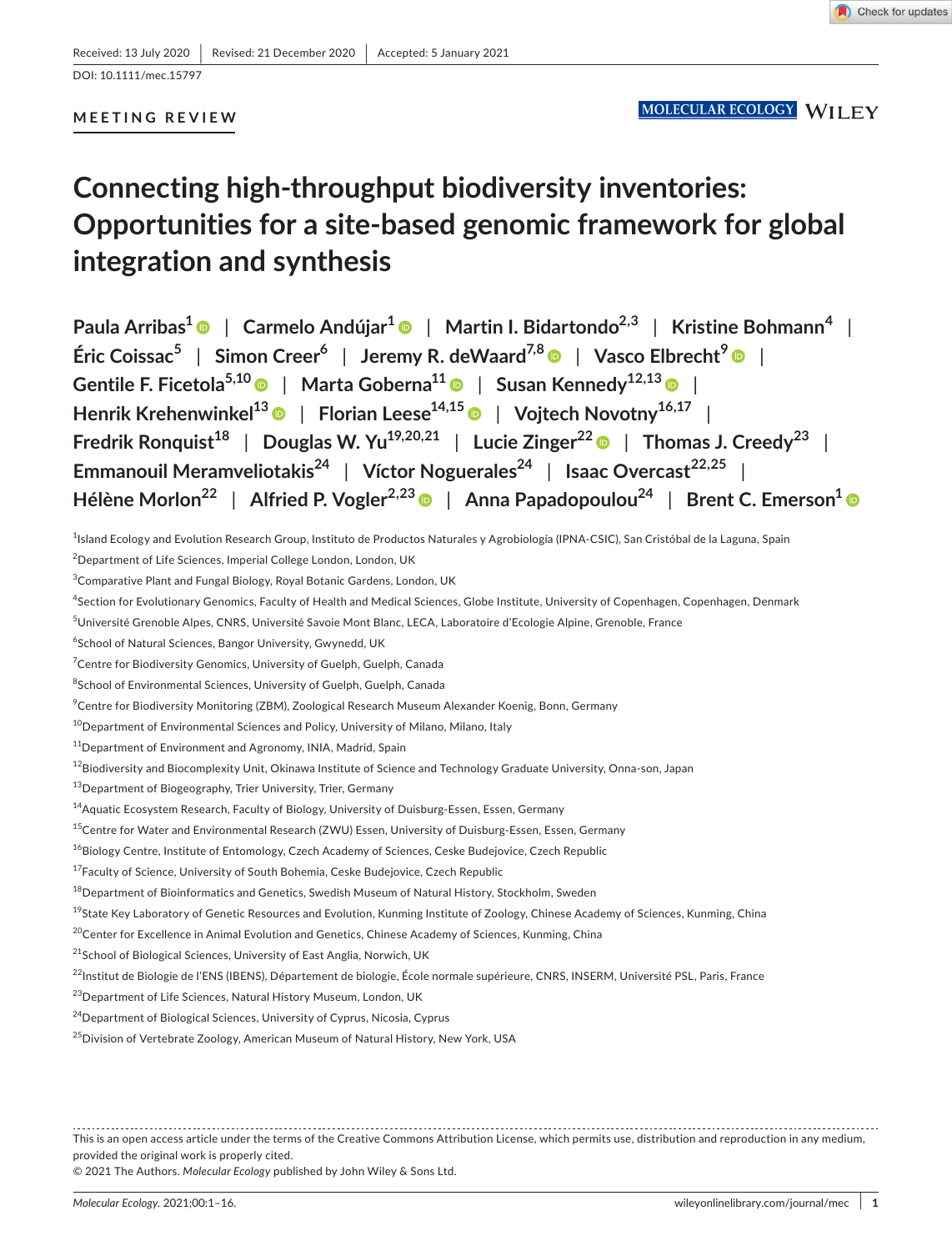**2 ARRIBAS ET AL. ARRIBAS ET AL. ARRIBAS ET AL. ARRIBAS ET AL.** 

#### **Correspondence**

Paula Arribas, Island Ecology and Evolution Research Group, Institute of Natural Products and Agrobiology (IPNA-CSIC), San Cristóbal de la Laguna, Spain. Email: [pauarribas@ipna.csic.es](mailto:pauarribas@ipna.csic.es)

#### **Funding information**

European Commission, Grant/Award Number: 772284 and 810729

#### **Abstract**

High-throughput sequencing (HTS) is increasingly being used for the characterization and monitoring of biodiversity. If applied in a structured way, across broad geographical scales, it offers the potential for a much deeper understanding of global biodiversity through the integration of massive quantities of molecular inventory data generated independently at local, regional and global scales. The universality, reliability and efficiency of HTS data can potentially facilitate the seamless linking of data among species assemblages from different sites, at different hierarchical levels of diversity, for any taxonomic group and regardless of prior taxonomic knowledge. However, collective international efforts are required to optimally exploit the potential of site-based HTS data for global integration and synthesis, efforts that at present are limited to the microbial domain. To contribute to the development of an analogous strategy for the nonmicrobial terrestrial domain, an international symposium entitled "Next Generation Biodiversity Monitoring" was held in November 2019 in Nicosia (Cyprus). The symposium brought together evolutionary geneticists, ecologists and biodiversity scientists involved in diverse regional and global initiatives using HTS as a core tool for biodiversity assessment. In this review, we summarize the consensus that emerged from the 3-day symposium. We converged on the opinion that an effective terrestrial Genomic Observatories network for global biodiversity integration and synthesis should be spatially led and strategically united under the umbrella of the metabarcoding approach. Subsequently, we outline an HTS-based strategy to collectively build an integrative framework for site-based biodiversity data generation.

#### **KEYWORDS**

biodiversity assessment, DNA metabarcoding, Genomic Observatories, harmonized data generation, high-throughput sequencing

## **1**  | **INTRODUCTION**

High-throughput sequencing (HTS) is increasingly being used for the characterization and monitoring of ecosystems and holds the prospect for a much deeper understanding of global diversity on Earth (e.g. Bohan et al., 2017; Bush et al., 2017; Taberlet et al., 2018). Deep DNA sequencing of biodiversity conducted at particular sites (i.e., site-based biodiversity assessment) presents opportunities for both detailed characterization and monitoring of local biomes. If replicated across other sites, broader scale biodiversity patterns/trends may emerge. Studying these trends not only allows better understanding of the processes that generate them, but is also highly relevant for (i) developing conservation and management policies, (ii) mapping living resources to allocate funding and efforts to biodiversity research, and (iii) comparing and understanding ecosystems (Pedrós-Alió & Manrubia, 2016). We may be witnessing the emergence of a new scientific paradigm, in which the conjunction of massive publicly available data sets and computational power lead to patterns and underlying causes being

sought directly, rather than through more traditional hypotheticodeductive methods (Hey et al., 2009). If such a transition is to occur in biodiversity science, HTS can play a central role. The universality, reliability and efficiency of HTS data can potentially facilitate linking data among assemblages from almost anywhere (including elusive domains referred to as last biotic frontiers), at multiple biological levels (genes, populations, species, lineages), for any taxonomic group and regardless of prior taxonomic knowledge (Bik et al., 2012; Deiner et al., 2017; Ji et al., 2013). Projects from local to global scales are currently generating massive quantities of biodiversity inventories (i.e., community-level data) derived from HTS. These offer unprecedented opportunities to better understand both the distribution and the dynamics of biodiversity, and to propose strategies for its conservation. However, collective international efforts are required to optimally facilitate global integration and synthesis. While integrative frameworks for site-based genomic science do exist in the microbial realm (e.g., Gilbert et al., 2010, 2014), such frameworks have yet to be extended to nonmicrobial biotas.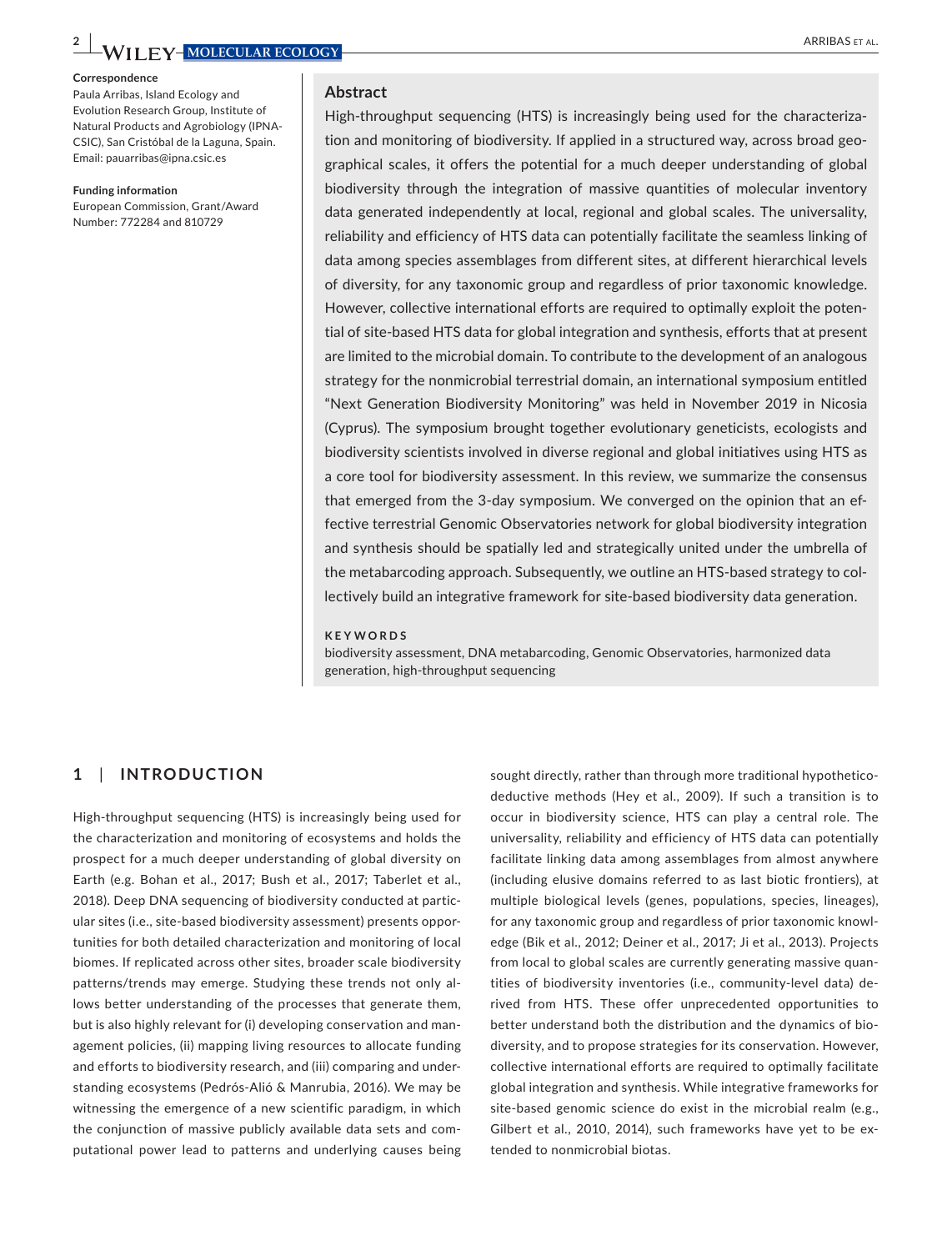**ARRIBAS ET AL.** *<b>NOLECULAR ECOLOGY -WILLEY* 

From the November 11 to 13, 2019, evolutionary geneticists, ecologists and biodiversity conservationists involved in diverse large-scale initiatives based on HTS biodiversity assessments met at the University of Cyprus for the Next Generation Biodiversity Monitoring Symposium. Funded through iBioGen, a European Commission-funded (H2020) project, the symposium was conceived to discuss how best to develop an integrative HTS framework for measuring and understanding global patterns of biodiversity. The main objectives were to: (i) assess the current state of site-based biodiversity science using DNA-sequence information; and (ii) identify the challenges and opportunities for implementing a network for global integration and synthesis, featuring HTS as a core tool and with particular emphasis on the nonmicrobial terrestrial realm. In this review we synthesize the diversity of ideas raised over the 3-day symposium, and discuss their relevance for a more integrative genomics-informed biodiversity science.

# **2**  | **DNA SEQUENCE DATA: FROM GLOBAL REPOSITORIES TO GENOMIC OBSERVATORIES FOR INTEGRATION AND SYNTHESIS IN BIODIVERSITY SCIENCE**

The systematic archiving of DNA-sequence data within global molecular repositories by the International Nucleotide Sequence Database Collaboration (DDBJ, EMBL-EBI and NCBI) emerged from the need to guarantee the preservation of, and accessibility to, genetic sequence data, a universal data type that links all biodiversity. These public repositories have the potential to serve as reference databases, providing the bedrock for global integration and synthesis in biodiversity science, in a similar fashion and complementary to other repositories focused on species occurrence records (e.g., GBIF, <http://www.gbif.org/>). Although the potential of DNA sequence repositories to document global patterns of genetic and phylogenetic diversity has been demonstrated (Holt et al., 2013; Miraldo et al., 2016), important limitations have been identified, primarily linked to: (i) a lack of standardized metadata associated with DNA sequences and (ii) taxonomic, geographical and sampling biases associated with these public repositories (Deck et al., 2017; Pope et al., 2015; Yilmaz et al., 2011).

The Barcode of Life Data Systems (BOLD; Ratnasingham & Hebert, 2007; [http://boldsystems.org/\)](http://boldsystems.org/) emerged as a curated workbench for the storage of specific DNA sequences under the umbrella term DNA barcoding (Hebert et al., 2003), addressing, in part, the metadata gap within global molecular repositories. The value of a taxonomically accurate and georeferenced DNA sequence database, even if focused on a single locus, has been demonstrated by analyses revealing how genetic diversity is structured at multiple scales (deWaard et al., 2019; Muñoz, 2007; Theodoridis et al., 2020). Additionally, numerous local–regional studies have benefitted from the contextualization of local data across larger spatial scales (Ashfaq et al., 2017; Cicconardi et al., 2017). More recently, the Genomic Observatories Metadatabase (GEOME; [http://www.](http://www.geome-db.org/)

[geome-db.org/](http://www.geome-db.org/)) has been provided as an open access repository for metadata associated with genetic data (or biosamples) of any type, linking ecologically and evolutionarily relevant metadata with publicly archived DNA sequence data (Deck et al., 2017; Riginos et al., 2020). GEOME thus provides a data management workflow to facilitate the use of public molecular repositories for global integration and synthesis.

Developments to address the metadata gap linked to genetic data are encouraging, but most records within public repositories are incidental point records (i.e., single specimens) that lack information about co-observed species (Jetz et al., 2019). This also imposes important constraints for documenting global biodiversity patterns, even if such point estimates are well contextualized with metadata. These constraints are comparable to those described for the GBIF database (Faith et al., 2013), including important biases for taxonomic and sampling coverage that are difficult to resolve in the short to medium term with additional point records. Inventories (i.e., site-based recording of multiple species) are a key biodiversity data type harbouring much potential for model-supported assessment of spatial biodiversity and its change (Jetz et al., 2019). However, the use of site-based data for the assessment of biodiversity distribution and change has been more a promise than a reality until recently (but see Phillips et al., 2019; van den Hoogen et al., 2019), and further efforts on data generation, standardization, integration and re-use are needed (Guralnick et al., 2018; König et al., 2019). In the case of DNA sequence data, HTS provide the potential to shift from incidental observations toward biodiversity inventories by (i) generating community-scale biodiversity data in a consistent and comparable manner; (ii) stimulating development of automated processing pipelines; and (iii) radically expanding taxonomic coverage, and thus increasing potential for synthetic analyses of global biodiversity (Bush et al., 2017, 2019). A pioneering international effort to generate site-based molecular information for global biodiversity synthesis has been focused on microbes, primarily by the Earth Microbiome Project (EMP; Gilbert et al., 2010, 2014; [https://](https://earthmicrobiome.org) [earthmicrobiome.org\)](https://earthmicrobiome.org). The EMP was founded in 2010, with the core objective to construct a global microbial map, and has been catalysed by the explosion of metagenomics studies characterizing microbiomes worldwide. It has grown exponentially, now comprising a collaborative network of more than 500 researchers from 161 international institutions. It provides protocols and standards, and supports prepublication data sharing and crowd-sourcing data analysis to enable universal patterns of microbial diversity to be explored (Shoemaker et al., 2017; Thompson et al., 2017).

In an analogous initiative to the EMP, but one which extends to complete ecosystems, Davies et al. (2012) advocated the establishment of an international network of Genomic Observatories (GOs), with the subsequent publication of a founding charter (Davies et al., 2014). Site-based genomic inventories were proposed as a fundamental data source for biodiversity science, but with less focus on broad spatial coverage. Rather, it was suggested that ecological understanding could advance by focusing massive sequencing efforts on a limited number of model ecosystems. Concept definitions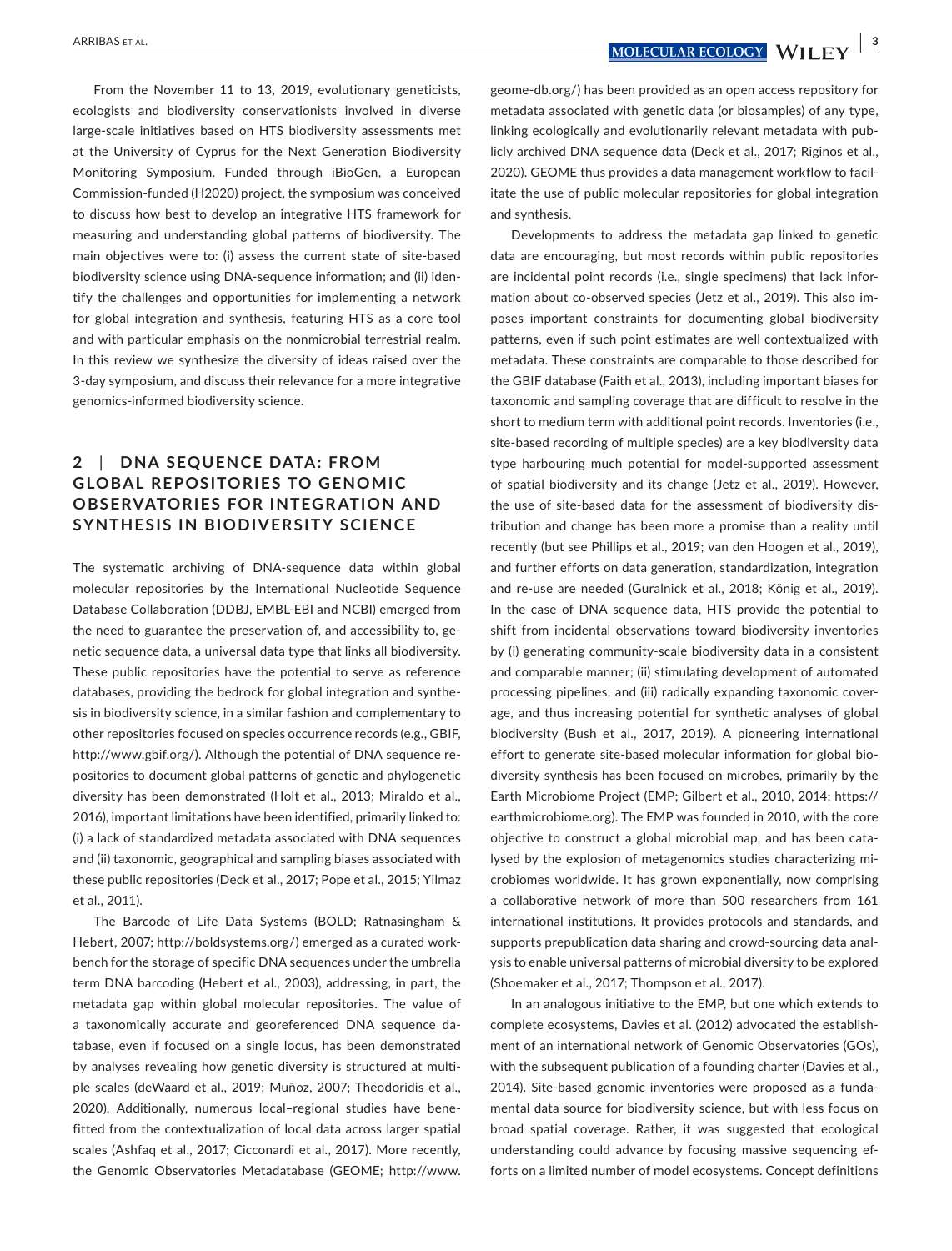**4 WII FY-MOLECULAR ECOLOGY** ARRIBAS ET AL.

within the founding charter of the GO network are as follows. A GO is defined as an ecosystem or site subject to long-term scientific research, including (but not limited to) the sustained study of genomic biodiversity (the genetic variation found among genomes) from single-celled microbes to multicellular organisms. A GO network is a network of sites that fall within the GO definition, although the fuller definition incorporates researcher and institutional details (see Davies & Field, 2012; Davies et al., 2012, 2014). These definitions provide an abstract concept of site-based biodiversity measurement with three sampling dimensions: (i) genomic, (ii) temporal and (iii) spatial. The GO network ambition of a genome-centred characterization of biodiversity across both space and time is exciting. However, the GO concept itself is greatly ambitious, which may in part explain its limited adoption being restricted, so far, to initiatives primarily focused on marine meiofauna (Buttigieg et al., 2019; Kopf, 2015). The focus of the iBioGen meeting was to review the GO network concept and vision within the current state of the art and ongoing initiatives, and identify tangible opportunities to catalyse a site-based genomic network for global integration and synthesis of biodiversity data in the terrestrial realm.

# **3**  | **TOWARD A SITE-BA SED TERRESTRIAL GENOMIC NET WORK FOR INTEGR ATIVE AND SYNTHETIC BIODIVERSITY SCIENCE**

Three major challenges have been identified for the implementation of GOs (Davies et al., 2012): (i) logistical constraints associated with field sampling, (ii) sequencing and data curation costs, and (iii) the collection of relevant metadata. In relation to metadata, it was sensibly suggested that GOs should integrate within existing research sites that are already rich in metadata. However, the logistical and financial challenges associated with field sampling and genomic data generation remain as much a limitation now as they were 8 years ago. Even if sequencing costs were to dramatically decrease, and technology were to dramatically improve, the ambition of the original GO concept would still remain beyond reach in the short to medium term. However, we believe that implementation of the conceptual framework of Davies et al. (2012, 2014) can be achieved with a realistic appreciation of logistical and financial constraints, and an attempt to integrate the three principal axes of the concept: space, time and genome.

### **3.1**  | **The spatial and temporal dimensions**

Achieving a site-based genomic network, capable of providing data for global syntheses in biodiversity science, will require trade-offs with regard to the axes of space, time and genome. This is because integration across the three axes will vary depending on the question being asked. For example, estimating and mapping the number of species on Earth (*the Linnean challenge*), including taxonomic, phylogenetic and functional diversity, places heavy emphasis on

the spatial axis. Taxonomic information can be achieved with limited investment along the genomic axis (e.g., via metabarcoding or future alternatives), with more investment for phylogenetic information, and a much greater effort to examine functional diversity. Addressing the global estimation of species distributions and ecological niches (*the Wallacean challenge*) also falls most heavily along the spatial axis. Spatial sampling is important not only to tease apart the population- and community-level processes that impact macroecological and macroevolutionary patterns, but also to develop predictive models for the impact of global change on biodiversity and ecosystem functioning. The temporal axis is also particularly important here, as it can directly inform about resistance, resilience and dynamics of community change in the face of natural and anthropic disturbance. However, time series are extremely difficult to obtain and under some conditions time can even be substituted for space, such as using sediment cores across glacial retreat areas (Chen & Ficetola, 2020) or geologically dated chronosequences (Rominger et al., 2016).

The spatial dimension of GOs was implicit within the original definition of Davies et al. (2012) and was explicitly incorporated within the concept of the GO network (Davies et al., 2014). However, the genomic and temporal dimensions were given greater emphasis, with the spatial dimension assuming secondary importance. GOs were framed in the context of long time series for particular sites, or so-called "model ecosystems." Despite this earlier temporal emphasis, our discussions concluded that a sustained and coordinated effort is most likely to emerge through opportunities for a spatially based network, which will provide more immediate and broader opportunities for global integration. Site-based research across the ecoregions could efficiently integrate data into the Global Earth Observation System of Systems [\(http://www.geopo](http://www.geoportal.org/) [rtal.org/](http://www.geoportal.org/)), one of the main objectives of the GO network as initially defined (Davies et al., 2014). Recent developments open the door to connect Earth Observation (EO) technologies to biodiversity and ecosystems (CEOBE; Bush et al., 2017) to derive broader scale correlations and inferences from continuous remote-sensing data with point-sample biodiversity data. This approach is anchored in the generation of site-based biodiversity data, which are then combined with EO variables to interpolate continuous maps of biodiversity variables. The generation of spatially dense, site-based biodiversity data across ecologically distinct regions is fundamental for parameterization within the model of Bush et al. (2017), and they propose HTS as a universally applicable tool for this purpose. We believe that a collaborative site-based genomic network, where spatial coverage is the primary focus, is a realistic ambition that bridges both the GO network and CEOBE visions to model continuous surfaces of biodiversity across whole regions, and eventually the planet.

We also see a more fundamental argument for a network of shallow (i.e., without extensive effort on the temporal axis) sampling points. Limited logistical constraints associated with shallow sampling mean that implementation is less prohibitive, enhancing the opportunity for independent uptake, and the development of a globally extensive network. We converged in opinion that the most effective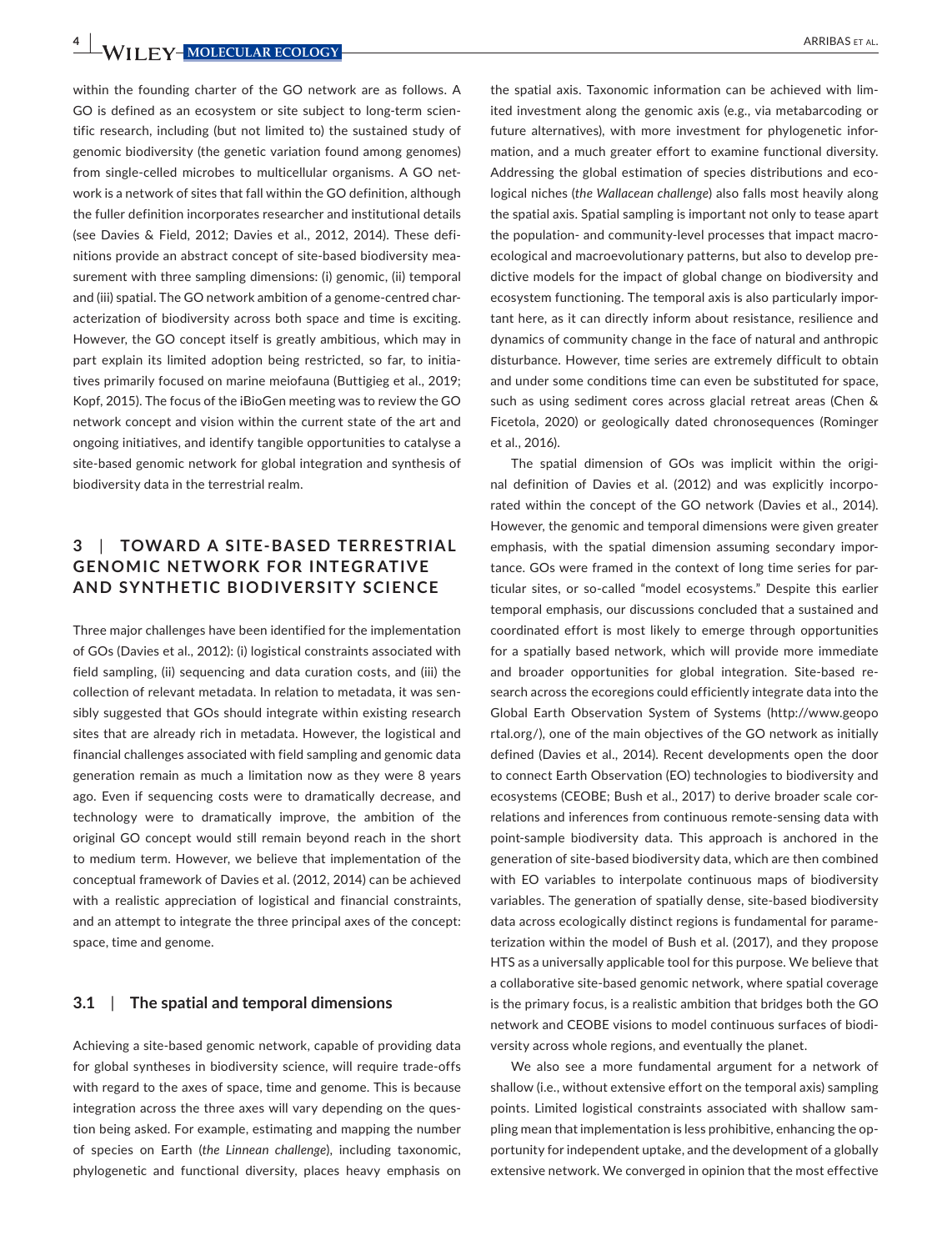**ARRIBAS ET AL. | 5 MOLECULAR ECOLOGY** \_ WILLEY

way to develop a GO network is to build upon and integrate among existing initiatives using HTS to generate inventory data at multiple spatial scales (see below for details). Additionally, international efforts for global microbial biodiversity syntheses, such as the EMP (Gilbert et al., 2014), the Ocean Sampling Day consortium (OSD; Kopf, 2015) and TARA Oceans (Karsenti et al., 2011), align with a spatially led vision for a GO network. These may serve as models for the development of best practices, methodological harmonization and analytical synthesis.

Reduced logistical challenges associated with data generation for a spatially led vision of the network are also likely to have positive statistical consequences. We see higher spatial replication as potentially reducing the degree of data harmonization required for global integration and comparison. Coverage for a large number of shallow sampled sites can correct for local-scale noise that would be more difficult to account for with a network of fewer temporally sampled sites. Finally, a GO network where shallow sampling of biodiversity is a cornerstone is a potential catalyst for a noncentralized, bottom-up network expansion, with potential for citizen-science to collect sitebased biodiversity samples over large areas (e.g., Kopf, 2015).

### **3.2**  | **The genomic dimension**

The concept of a GO network was originally envisaged as communityscale genome-level data capture, from single-celled microbes to multicellular organisms, through time (Davies et al., 2012, 2014). We agreed that this ambition of characterizing ecosystems at the deepest genomic dimension (whole-genome scale) is currently unrealizable, particularly within a spatially dense sampling framework for biodiversity synthesis. In the light of this, we sought to define a more plausible integration of genome sequencing technology and genome data within a global network for biodiversity observation. Agreement was reached that less exhaustive genomic sampling approaches can provide foundational site-based biodiversity information, where data standards can be relatively easily implemented. Of high importance is that relative cost efficiency helps to democratize implementation, facilitating network expansion in economically limited tropical countries, which are megadiverse, often under greater threats and much less sampled (Zinger et al., 2020).

A single-locus approach represents the lowest level of genomic investment for comparative site-based biodiversity assessment. DNA barcoding is a simple idea wherein short genomic regions that typically differ between species can be used to assign some level of taxonomic identity to an unknown specimen (Hebert et al., 2003). The extension of this method to more complex samples where multiple specimens/species are present has given rise to the term DNA metabarcoding (Taberlet et al., 2012; Yu et al., 2012) involving massively parallelized HTS characterization of taxonomic composition within a biological sample. This reduces the logistical and the financial costs associated with individualized sampling and sequencing of specimens (Ji et al., 2013). These are transversal benefits that are particularly relevant for hyperdiverse assemblages such

as those from soil (Arribas et al., 2016) or tropical canopies (Creedy et al., 2019). Individualized processing of specimens from such assemblages is a major bottleneck, and as such they are recurrently ignored in conventional biodiversity surveys. Metabarcoding can additionally be deployed to inventory diversity from degraded tissues or without direct sampling of organisms, as exemplified by "environmental DNA" (eDNA; Deiner et al., 2017) and "invertebrate-derived DNA" (Schnell et al., 2012), thus maximizing diversity recovery from biosamples.

DNA metabarcoding involves PCR (polymerase chain reaction) coupled HTS of one or more DNA barcode markers, directly from bulk or environmental samples, represents the most cost-efficient approach for obtaining molecular community profiles (Porter & Hajibabaei, 2018), and is already established as a reference tool to map global microbial biodiversity (e.g., Karsenti et al., 2011; Kopf, 2015). It is highly scalable within a relatively simple methodological framework, facilitating increased sampling breadth and depth within biodiversity studies. Importantly, it offers many opportunities for standardization, reproducibility and sample handling efficiency.

Metabarcoding can generate biodiversity inventory data in which taxonomy can be assigned at a sufficiently informative taxonomic rank for the reliable, relative estimation of richness and composition of communities. Conventional processing of raw metabarcoding data clusters sequences based on their similarity, resulting in operational taxonomic units (OTUs), for which taxonomic assignment to species is possible when reference barcode sequences are available. However, even without species-specific reference libraries, assignment to some taxonomic level can be achieved using public repositories (e.g., GenBank, BOLD, SILVA and UNITE). The fundamental output of metabarcoding is ecological tables of samples by taxa (OTUs), with the key advantage that this can be achieved at an unprecedented scale and cost-efficiency. By generating species inventories across a network of sites, metabarcoding data can be used to estimate ecological/trophic networks through co-occurrence analysis (Bohan et al., 2017). Although there are important limitations associated with inferring interactions from co-occurrence data (Blanchet et al., 2020), geographically extensive data can provide hypothetical frameworks within which more directed sampling and sequencing (e.g., by the analyses of gut contents, Alberdi et al., 2019), can be undertaken within particular GOs (see Box 1).

While we reached a consensus that metabarcoding is the current candidate tool for a GO network, limitations were also recognized. Deriving abundance information from metabarcoding data remains a challenge, primarily due to inherent biases in the PCR step, but also because of variation in gene copy number, organelle number, and technical aspects of sampling, laboratory, sequencing and bioinformatic workflows (Deagle et al., 2019; Taberlet et al., 2018; Zinger et al., 2019). Generally speaking, it has been suggested that the most conservative approach is to treat DNA metabarcoding data as presence–absence data after applying a high filtering threshold based on read relative abundance to mitigate the impact of the false positives (Elbrecht et al., 2015; Taberlet et al., 2012). For general patterns of community assembly, it has been shown that ecological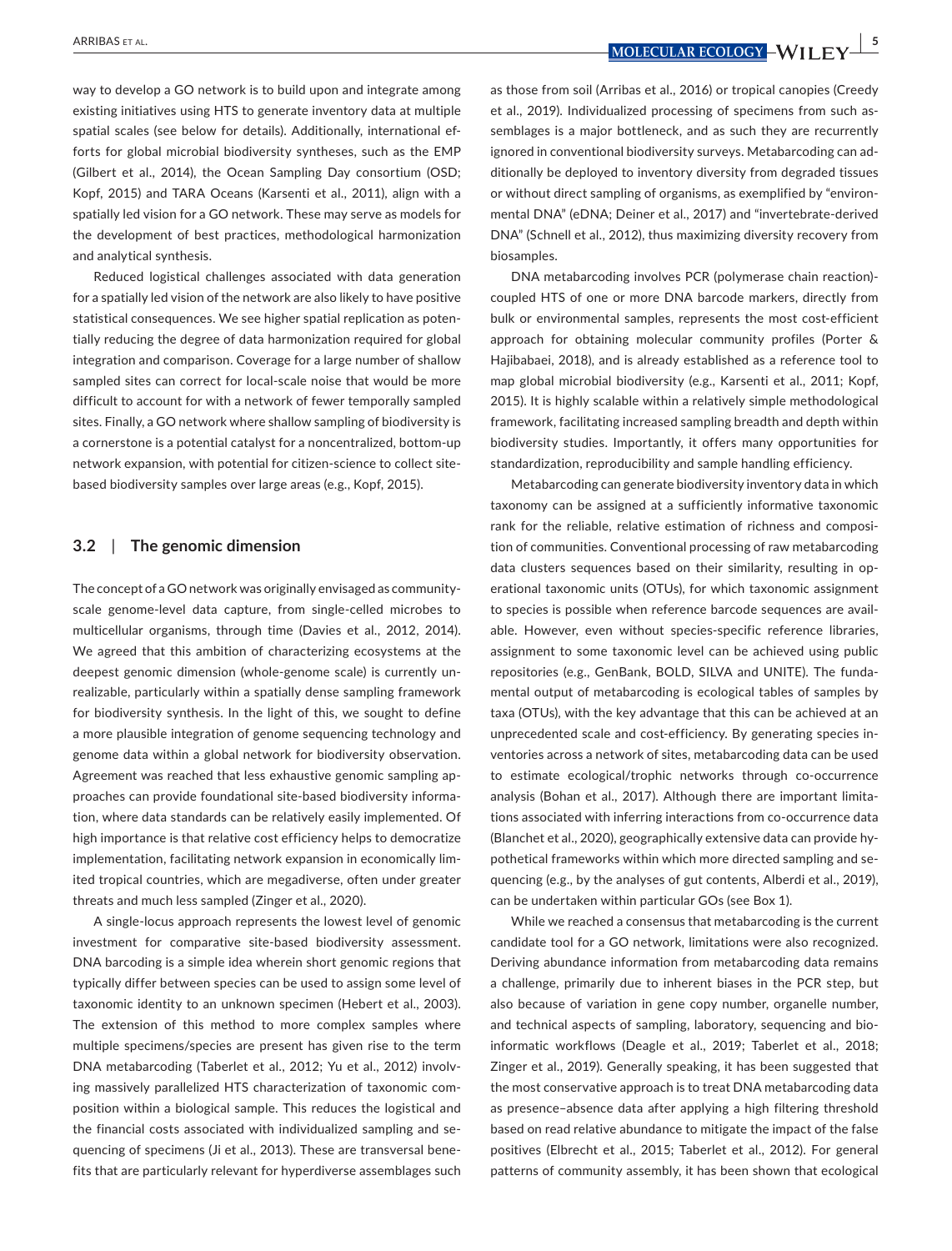Within the spatially led terrestrial GO network that we propose, where metabarcoding is at the core of data generation, both the temporal and the genomic axes can be more deeply sampled (Figure 1), consistent with the idea of "model ecosystems" (Davies et al., 2012, 2014). As well as potentially providing a deeper understanding of dynamics at a local scale, these additional layers of information may also serve as: (i) calibrations within the global network (e.g., for the assessment of inventory completeness, validation of diversity estimations using different sources of genomic information); (ii) sites where the interplay between different dimensions of diversity (e.g., genetic, taxonomic, phylogenetic, functional, interaction) can be assessed in depth; or (iii) sites where the periodic implementation of a particular module or modules could be undertaken to generate longterm HTS biodiversity data series. Due to the more intense nature of data generation associated with such sites, we refer to them as "SuperGOs." Temporal sampling could take advantage of sites with rich histories of data collection (e.g., sites within the Long-Term Ecosystem Research network, [https://www.ilter.network/;](https://www.ilter.network/) or ICP Forests, [http://icp-fores](http://icp-forests.net) [ts.net](http://icp-forests.net)), or existing national biomonitoring frameworks (e.g., the UK Countryside Survey, [https://countrysidesurvey.org.](https://countrysidesurvey.org.uk/) [uk/](https://countrysidesurvey.org.uk/); the German Environmental Specimen Bank, [https://](https://www.umweltprobenbank.de/en) [www.umweltprobenbank.de/en\)](https://www.umweltprobenbank.de/en). Alternatively, sites with natural temporal records, such as lake sediment cores (e.g., Chen & Ficetola, 2020; Pansu et al., 2015) or organic deposits (e.g., in feco-urinary middens, Murray et al., 2012), may provide historical context for more extensive forward temporal sampling (reviewed in Bálint et al., 2018). SuperGOs could also be a focus for generating genomic resources (i.e., partial or complete genomes, microbiomes, diet) for wellcharacterized taxa, or species of specific interest within sites. For example, a series of spatially clustered sites, well characterized for their terrestrial arthropod fractions of biodiversity with metabarcoding, could be used to provide broader context for understanding how habitat structure, prey availability and feeding preferences influence vertebrate insectivores (Makiola et al., 2020). Increasing the depth of genomic sampling within a site, from barcode regions, to whole organelle genomes, to partial nuclear genomes and finally to whole nuclear genomes, will in itself generate new resources that may promote further synergy. As an example, for any annotated genome produced within a SuperGO, the associated barcode sequence metadata for that species allow its presence to be easily established in any other GO. If pertinent (e.g., due to inter-GO variation for climatic or biotic variables), targeted gene sequencing or whole genome resequencing could be implemented in additional GOs to explore potential adaptive variation.

indices using abundance or presence-only data perform similarly well (Beentjes et al., 2018; Creedy et al., 2019; Ranasinghe et al., 2012). Considering read abundance as a probability of presence has also been shown to provide alpha/beta diversity estimates that are closer to those obtained with traditional approaches (Calderón-Sanou et al., 2019). The use of taxon-specific correction factors and occupancy models shows great promise for improving abundance estimates from metabarcoding data (e.g., Kembel et al., 2012; Krehenwinkel et al., 2017) and for some taxa it has been shown that read abundance can be used to estimate actual abundance (Schenk et al., 2019). However, this requires high taxon-specific effort, and thus implementation will probably be limited with regard to complex and/or hyperdiverse communities, at least in the near future.

As well as recording species presence, metabarcoding can potentially provide a measure of haplotype variation within and across communities. Recent advances in the removal of both PCR and sequencing errors (Amir et al., 2017; Callahan et al., 2016; Edgar, 2016), and co-amplified nuclear copies of mitochondrial genes (Andújar et al., 2020), open the door for bypassing sequence clustering steps, thus yielding haplotype-level data (amplicon sequence variants) for downstream analyses (Elbrecht et al., 2018; Turon et al., 2020). Thus, alpha and beta diversity can be analysed at different hierarchical levels to understand how population- and community-level processes drive macroecological and macroevolutionary patterns (Arribas et al., 2020; Tsuji et al., 2020). This possibility of recording data in the form of haplotype-level community tables would improve comparability of biodiversity surveys from independent studies. This is because individual haplotypes are directly comparable between independently processed data sets, while OTUs are not (Callahan et al., 2017). We thus believe that appropriately denoised haplotype tables would be a substantial step in integration among independent metabarcoding data sets.

Metabarcode data provide, to some extent, phylogenetic information among community members, and this has been exploited to reveal phylodiversity patterns (alpha and beta) across communities, mostly in prokaryotes (e.g., Fierer & Jackson, 2006; Goberna et al., 2016), and evolutionary processes across entire lineages (e.g., diatoms, Lewitus et al., 2018). We recognize the inherent limitations of short metabarcode sequences for phylogenetic resolution, but note that this can be partly overcome by placing metabarcode sequences in backbone phylogenies (Balaban et al., 2018; Pérez-Valera et al., 2018). A phylogenetic framework can simultaneously (i) assist species delimitation and taxonomic assignment, through the phylogenetic placement of the massive quantities of unidentified OTUs/haplotypes, and (ii) contribute tip-level data to the Tree of Life (Hinchliff et al., 2015). We therefore see potential for synergy between a GO network built upon community-level metabarcoding, and other global initiatives developing phylogenomic (e.g., the Earth Biogenome Project, Lewin et al., 2018) and taxonomic resources (e.g., BOLD, Ratnasingham & Hebert, 2007). Organelle skimming of mixed community samples can directly provide the phylogenetic context of a local sample (Crampton-Platt et al., 2015) which, when combined with samples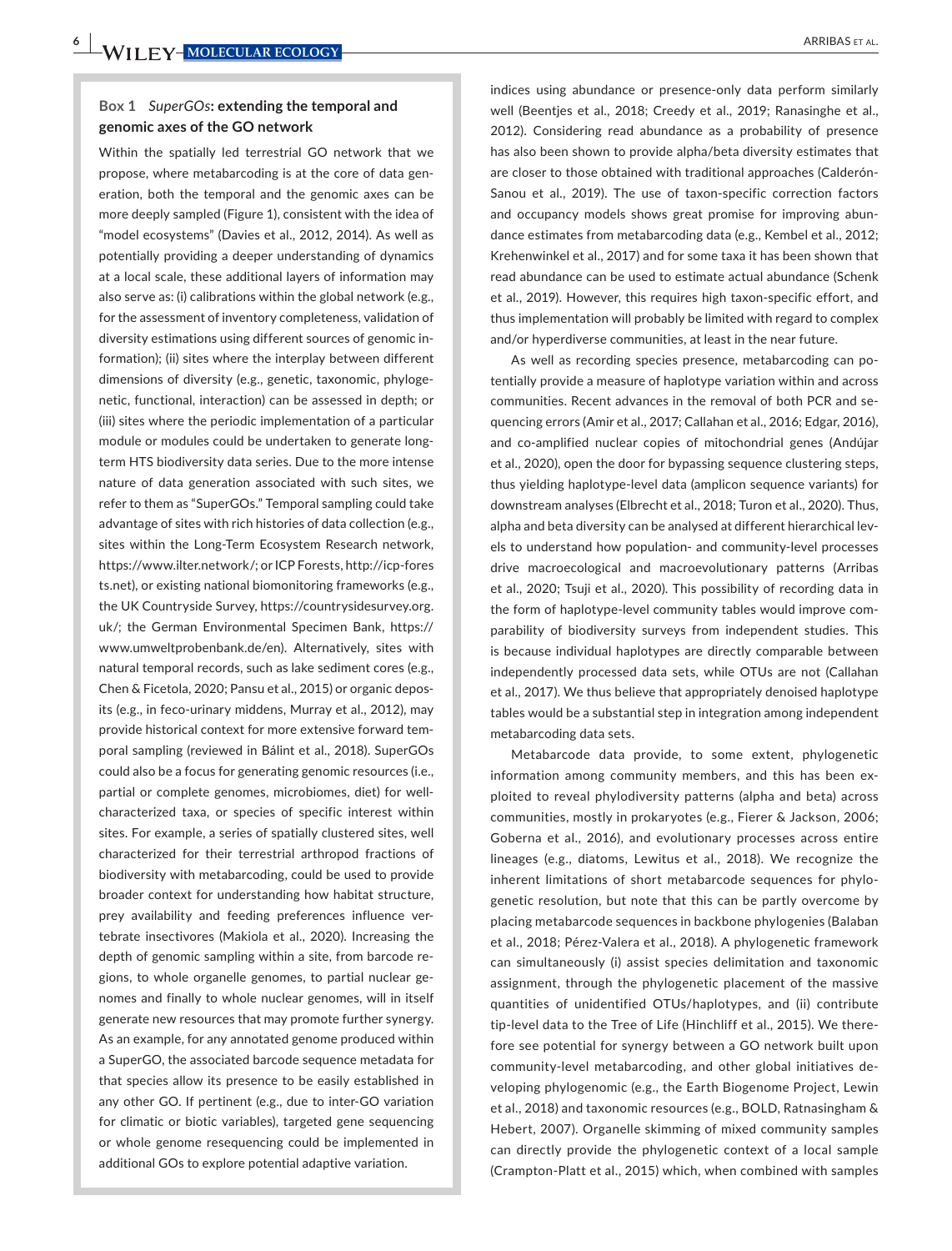**FIGURE 1** Conceptual representation  $(b)$  $(a)$ **MODULE 1**  $M$  ( $O$   $D$   $U$   $H$   $E$   $2$ of the modular framework for harmonized **SuperGO** data generation within a spatially led **AXIS SAMPLE**<br>ACQUISITION Genomic Observatories (GOs) network. **TEMPORAL** (a) Representation of the three principal axes of the GO concept: space, time **SAMPLE<br>PROCESSING** and genome. (b) Representation of the modular structure for protocol **AXIS** harmonization across GOs. Modules, as DNA<br>EXTRACTION Q **SuperGO** basic building blocks of the framework, **GO** network can provide simple, integrated and **AMPLIFICATION,<br>LIBRARY PREP. AND<br>SEQUENCING EFFORT** interoperable procedures for site-based characterization of extensive biodiversity  $(c)$ fractions. Black block: module 1 (e.g., **DNA SEQUENCING AND<br>METADATA SHARING<br>AND STORAGE** soil biodiversity); white block: module 2 (e.g., terrestrial arthropods); coloured blocks: protocols or submodules across the sequence of the five steps for a harmonized generation of inventory data within each module. (c) Map showing how modules can be implemented in: (c1) a spatially led network of sites for biodiversity inventory with shallow temporal and genomic efforts (spatial axis for the GO network concept); (c2) replicated through time within a site by repeated module implementation or historical samples (temporal axis for the SuperGO concept); and (c3) complemented with genomic resources  $(c1)$  $(c2)$  $(c3)$ **GENOMIC**<br>**MODULE** (e.g., partial and complete genomes, microbiomes, gut contents) for specimens/ assemblages within a site (genomic axis for the SuperGO concept)**Long-term Genomic** 

**GO Network** 

**SuperGO** 

from other sites, each contribute to an increasingly complete Tree of Life (e.g., SITE-100 project; [www.site100.org\)](http://www.site100.org). Such efforts to develop taxonomically curated and phylogenetically defined reference specimen repositories could be undertaken within SuperGOs (see Box 1).

With currently available DNA sequencing technology, other molecular techniques for site-based biodiversity analysis remain uncompetitive compared to metabarcoding, when simultaneously considering scalability, cost and tractability (Porter & Hajibabaei, 2018). Metagenomics (Handelsman et al., 1998) and metatranscriptomics (Poretsky et al., 2005) present a key advantage over metabarcoding for characterizing community samples, as their PCR-free protocols remove biases associated with the PCR amplification step of metabarcoding, thus making abundance estimates less challenging (e.g., Tang et al., 2015). These techniques sequence all DNA/RNA in a sample, and sequences are then interrogated *in silico* for taxonomically and functionally informative gene sequences. However, for fundamental tasks of estimating species richness and taxonomic assignment, financial cost alone would dramatically limit uptake compared to metabarcoding. Additionally, while some bioinformatic skills are required for metabarcoding, the analysis of metagenomic data presents a more complex challenge, and would additionally act as a barrier to uptake. Nevertheless, metagenomics does enable a broader sampling along the genomic axis and could be deployed within a SuperGO (Box 1). Although metabarcoding will remain the dominant approach for quite a while, we have already witnessed transformative sequencing capacity change with existing HTS technology. In this sense, we also view the maintenance of bulk DNA extractions for sites (preferably using nondestructive protocols, e.g., Marquina et al., 2019; Nielsen et al., 2019), or even unprocessed sample replicates, as an important strategy (Jarman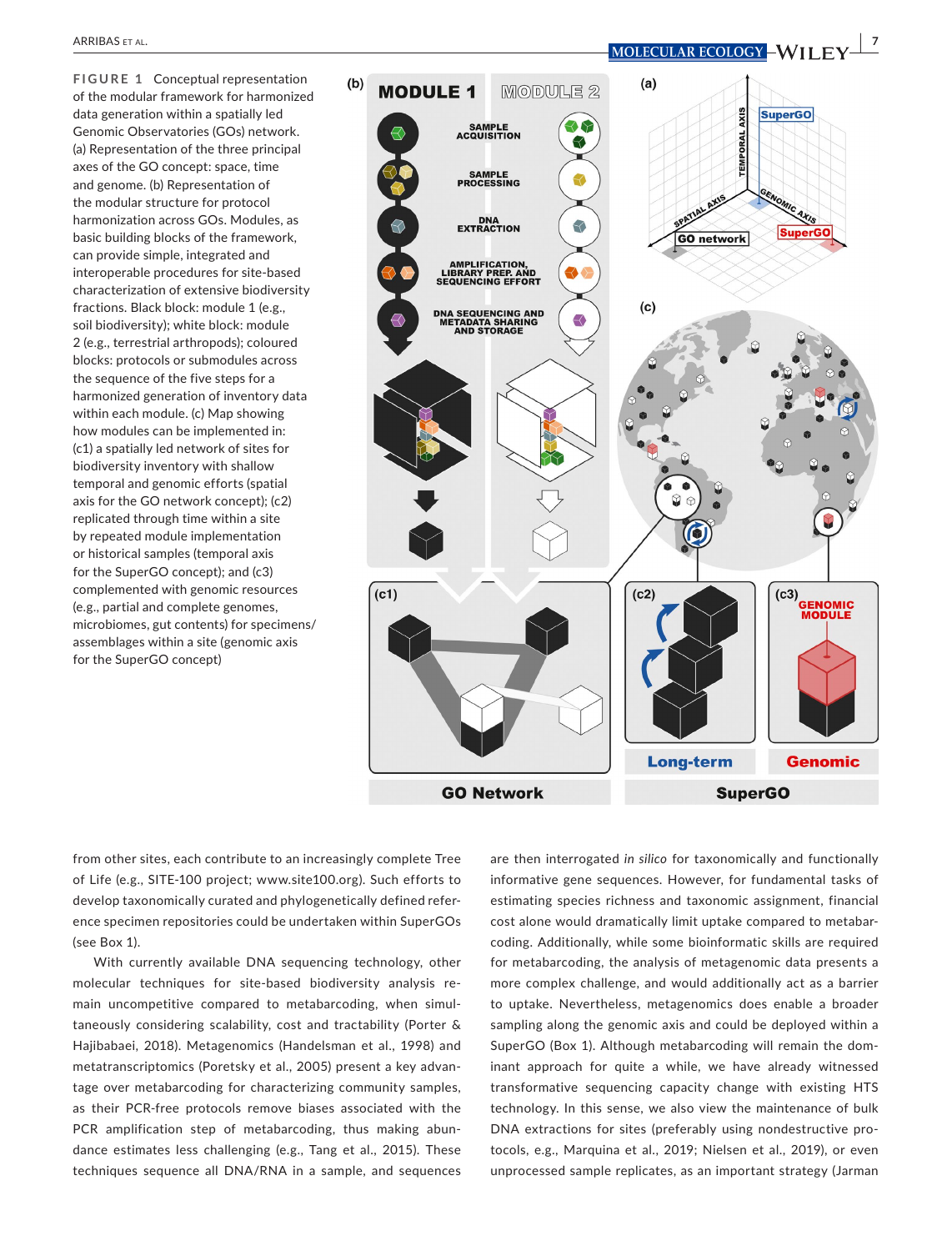**8 <sup>|</sup>**  ARRIBAS et al.

et al., 2018). Doing so will ensure that site data can be updated as new HTS developments emerge, promoting long-term network efficiency and effectiveness.

Discussion within the symposium converged on the opinion that an effective, spatially led terrestrial GO network should place importance on maximizing the global distribution of sampling sites and that these should be strategically united under the umbrella of the single-locus metabarcoding approach (Figure 1a). Within this framework, we agreed that optimal comparison and integration among independently generated community data sets would be best served by the establishment of harmonized (cf. standardized, see Walters & Scholes, 2017) molecular approaches for site-based biodiversity surveys. The remainder of the symposium was thus focused on identifying how to collectively build an integrative framework for data generation, and the outcomes of this discussion are summarized in the following section.

## **4**  | **A FR AMEWORK FOR HARMONIZED DATA GENER ATION WITHIN A SPATIALLY LED GO NETWORK**

Generating biodiversity observations compliant with global data standards, and the need for efforts to develop the associated cyberinfrastructure, were an explicit element of early discussions regarding GOs and a GO network (Davies et al., 2014). Toward this goal, the Biocode Commons (<http://biocodecommons.org/>) was developed as an open community effort, to provide an open source platform to facilitate GO network conformity to existing biodiversity information standards in the taxonomic (Biodiversity Information Standards Organization, Wieczorek et al., 2012), genomic (Genomic Standards Consortium, Field et al., 2011) and data sharing (ISA Commons and BioSharing community, Field et al., 2009; Sansone et al., 2012) domains. Biocode Commons has helped focus efforts to solve the "metadata gap" associated with public molecular repositories, which has been addressed by the GEOME repository (Deck et al., 2017; Riginos et al., 2020). It allows data contributors to create customized yet standard-compliant spreadsheets that capture the temporal and geospatial context of each biosample (from incidental point records or inventories, and from Sanger sequences to HTS). GEOME represents a fundamental step toward global integration of DNA sequence-connected biodiversity data, where scientific reproducibility, synthesis and the potential for DNA sequence reuse are maximized (Riginos et al., 2020).

A spatially led, noncentralized GO network would require bottom-up growth, and many existing international, national and regional projects or initiatives demonstrate the potential for this through broadly shared goals of generating site-based biodiversity data using metabarcoding (Table 1). However, in addition to standardization for reporting taxonomic, genomic and metadata, we also see the need for both procedures and best practices for the generation of site-based metabarcoding data to be similarly standardized. Standardization is fundamental to maximize the potential

for integration and global syntheses, as limited integration of genomic approaches in biodiversity observation networks is mainly attributed to the lack of global, standardized and well-contextualized data sets and accompanying best practices (Canonico et al., 2019; Kahlert et al., 2019).

Within the marine realm, the recently constituted Global Omics Observatory Network (GLOMICON; [https://glomicon.org/\)](https://glomicon.org/) promotes the alignment of protocols and information standards. These derive from the vast accumulated knowledge of large-scale surveys of ocean waters, to generate a framework of harmonized methods for long-term marine biodiversity observation (see Canonico et al., 2019). The terrestrial nonmicrobial realm has yet to experience such a development, but the time is right for the establishment of a standardized framework with metabarcoding at its core. The overarching goal of this framework should be to maximize user uptake and the global scale of the network through "harmonization" rather than "standardization" (Walters & Scholes, 2017). For that, various combinations of standards are favoured, and the minimum set of attributes of the framework is constrained, to allow intercalibrations, conversions and sorting of data among GOs. Such a framework could both maximize cross-GO integration of biodiversity data, and catalyse network growth. A key mechanism for site inclusion within the network should be the adoption of GO data generation standards.

A harmonized framework for metabarcoding data generation within a GO network can build on recent efforts on the harmonization of conventional inventory data. The Humboldt Core (Guralnick et al., 2018) has recently been proposed as a conceptual framework for capturing, in a standardized and general way, core information about processes underpinning inventory work. The objective of the Humboldt Core is to expand biodiversity data set discovery, interoperability and modelling utility for site-based biodiversity data, a data type essential for the assessment of biodiversity variation in space and time (Guralnick et al., 2018; Jetz et al., 2019). Although mostly focused on conventional inventories, it provides a useful scaffold for the development of a framework for a terrestrial site-led GO network by extending the philosophy of the Humboldt Core to metabarcoding data. The Humboldt Core places importance on the reporting of the broader scope of site-based data (spatial, temporal, taxonomic and environmental), and this is to some extent addressed within existing initiatives (GEOME, Deck et al., 2017; Riginos et al., 2020). However, it also emphasizes the need for reporting and harmonizing within the inventory process, methodology and effort. It is here, at the stage of generating biodiversity data, that the major gap for the implementation of the GO network exists, and thus where effort should be focused.

Metabarcoding analyses of site-based biodiversity are rapidly accumulating, but concern has been raised that the manner of this increase risks losing sight of the challenges in producing high-quality and reproducible data (Zinger et al., 2019). Indeed, development of best practices and standardized methods for the generation of metabarcoding data has been a recurrent topic in recent years across different communities (Andújar et al., 2018; Orgiazzi et al., 2015; Ransome et al., 2017). Efforts toward harmonization and best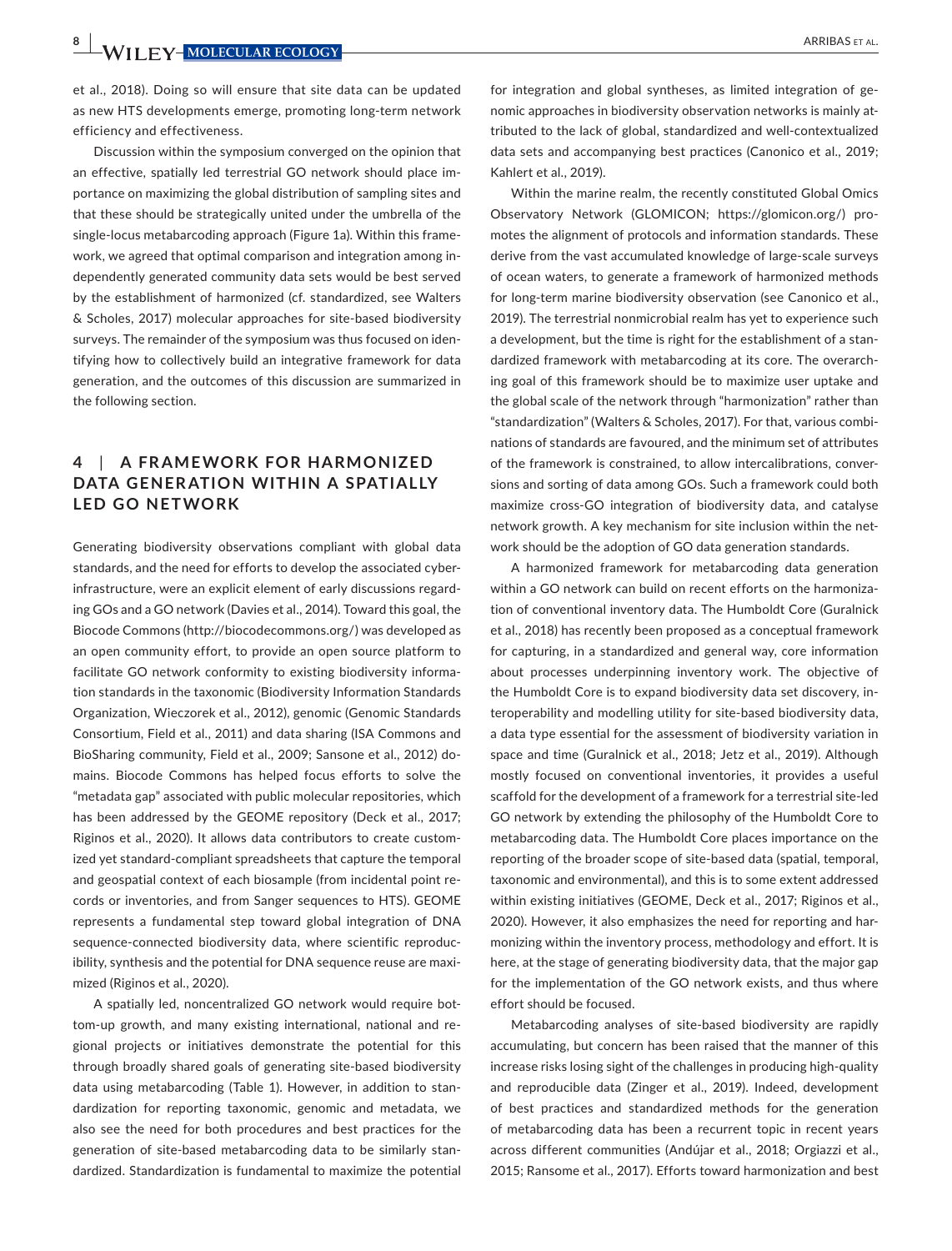|                                                 | č<br>١                                                    |                                |
|-------------------------------------------------|-----------------------------------------------------------|--------------------------------|
| id gener                                        | ling up the frame                                         |                                |
| Julietwork and<br>うりっこう<br>اصد (1,7)<br>is<br>S | e symposium with high relevance for buildi                |                                |
| hea<br>Pomic Obs.                               |                                                           |                                |
| ח ו-<br>)<br>ג<br>d                             |                                                           |                                |
| )<br>)<br>)                                     | $-11$ n the<br>100111                                     |                                |
| uth the r<br>≅<br>ared goal                     | nese initiatives were                                     |                                |
| )<br>)<br>)<br>reunu u                          | ۔<br>ج                                                    |                                |
| TIVES WITH                                      | j<br>C<br>C<br>S<br>C<br>S<br>ţ                           |                                |
| id regional projects or                         |                                                           | č<br>SIN                       |
|                                                 | diversity (terrestrial nonmicrobial) data using the metar | generation within the GO netwo |
| l, national and<br>nternational.                |                                                           |                                |
| <b>CABLE</b>                                    | ihoid hindi<br>$\frac{1}{2}$                              | et mondo<br>.<br>ত<br>j        |
|                                                 | j                                                         |                                |

| Project/initiative | Website                                                                                                 | Institution/entity main holder   | Spatial scope | Genomic approach                                                  | Target biodiversity fraction                                                                                                                                             | Funding source                                                     |
|--------------------|---------------------------------------------------------------------------------------------------------|----------------------------------|---------------|-------------------------------------------------------------------|--------------------------------------------------------------------------------------------------------------------------------------------------------------------------|--------------------------------------------------------------------|
| BIOSCAN            | https://ibol.org/programs/<br>bioscan/                                                                  | University of Guelph             | Global        | Community metabarcoding-<br>specimens microbiome<br>metabarcoding | Terrestrial arthropods collected<br>by Malaise traps                                                                                                                     | University of<br>Guelph                                            |
| SITE100            | https://www.site100.org/                                                                                | NHM London                       | Global        | Community metabarcoding-<br>mito metagenomics                     | Malaise traps, soil arthropods<br>Terrestrial arthropods collected<br>extracted by FBF protocol<br>by interception, pitfall and                                          | Biodiversity<br>Initiative<br>MHM                                  |
| lceCommunities     | https://cordis.europa.eu/proje<br>ct/id/772284                                                          | Universita degli studi di Milano | Global        | eDNA metabarcoding                                                | eDNA (bacteria, fungi, protists,<br>plants, animals) from soil<br>samples                                                                                                | Research<br>Council<br>European                                    |
| GlobNet            | ANR-2021-2017-GlobNets<br>https://leca.osug.fr/                                                         | LECA                             | Global        | eDNA metabarcoding                                                | eDNA (bacteria, fungi, protists,<br>plants, animals) from soil<br>samples                                                                                                | $(2017 - 2021)$<br>ANR                                             |
| VIGILIFE           | https://beauvalnature.org/en/<br>conservation/programme/<br>spygen-vigilife                             | SPYGEN                           | Global        | eDNA metabarcoding                                                | eDNA filtered water samples                                                                                                                                              | Nature, Nat<br>WWF, CNRS,<br><b>Bonneval</b><br>Geo, and<br>others |
| GSSP               | al-food-web-ecology/resea<br>https://www.helsinki.fi/en/<br>researchgroups/spati<br>rch/gssp/about-gssp | University of Helsinki           | Global        | eDNA metabarcoding                                                | eDNA (fungi) filtered air samples                                                                                                                                        | Academy of<br>Finland                                              |
| LIFEPLAN           | https://www.helsinki.fi/en/<br>projects/lifeplan                                                        | University of Helsinki           | Global        | Community metabarcoding-<br>eDNA metabarcoding                    | filtered air samples, terrestrial<br>eDNA (bacteria, fungi, protists,<br>plants, animals) from soil<br>arthropods collected by<br>samples, eDNA (fungi)<br>Malaise traps | Research<br>Council<br>European                                    |
| LUCAS              | https://esdac.jrc.ec.europa.eu/<br>projects/lucas                                                       | EC Joint Research Centre         | Europe        | eDNA metabarcoding                                                | eDNA (bacteria, fungi, protists,<br>plants, animals) from soil<br>samples                                                                                                | Research<br>Centre<br>EC Joint                                     |
| DNAqua-Net         | http://dnaqua.net/                                                                                      | University of Duisburg-Essen     | Europe        | Community metabarcoding-<br>eDNA metabarcoding                    | mesh, eDNA (bacteria, fungi,<br>Aquatic arthropods collected by<br>protists, plants, animals)<br>filtered water samples                                                  | COST                                                               |
| 1000 rivers        | https://1000rivers.net/                                                                                 | NatureMetrics                    | Europe        | specimens microbiome<br>eDNA metabarcoding-<br>metabarcoding      | eDNA (fish) filtered water samples                                                                                                                                       | NatureMetrics,<br>groups<br>Citizen                                |
|                    |                                                                                                         |                                  |               |                                                                   |                                                                                                                                                                          | (Continues)                                                        |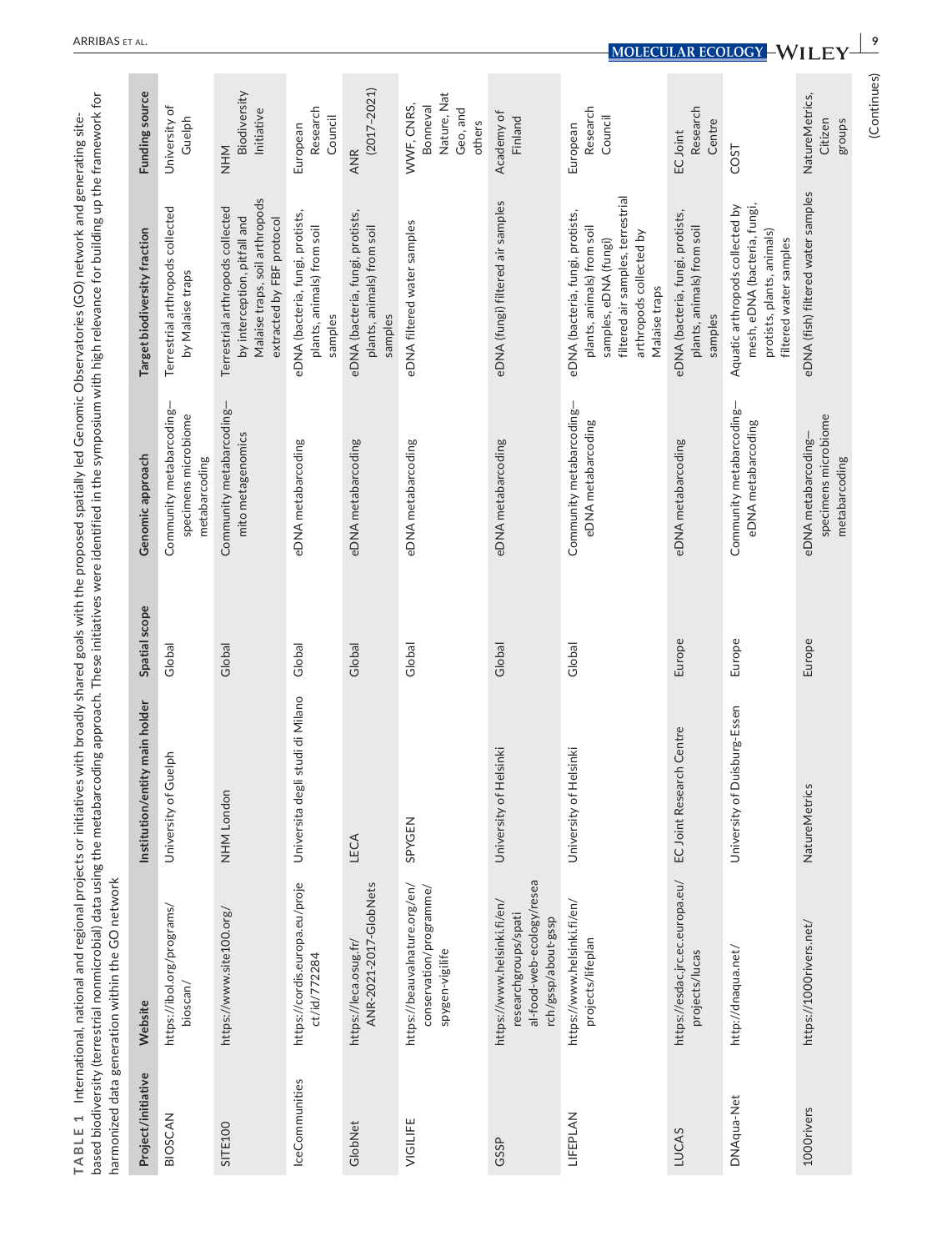| Funding source                 | (OIST) Kick-<br>Technology<br>Institute of<br>start fund<br>Science &<br>Okinawa     | Wallenberg<br>Foundation<br>Knut & Alice                                                                                                                   | of Ministers<br>Nordic Council                                                                                                             | Catalyst Grant<br>Program                                                 | MINECO<br>Society,<br>The Royal                             | Foundation<br>Villum                                           |                                   |
|--------------------------------|--------------------------------------------------------------------------------------|------------------------------------------------------------------------------------------------------------------------------------------------------------|--------------------------------------------------------------------------------------------------------------------------------------------|---------------------------------------------------------------------------|-------------------------------------------------------------|----------------------------------------------------------------|-----------------------------------|
| Target biodiversity fraction   | by vegetation beating and leaf<br>Terrestrial arthropods collected<br>litter sifting | by Malaise traps and leaf litter<br>Terrestrial arthropods collected<br>sifting, eDNA (arthropods)<br>from soil samples, insect-<br>associated microbiomes | mesh, eDNA (bacteria, fungi,<br>Aquatic arthropods collected by<br>protists, plants, animals)<br>filtered water samples                    | eDNA (bacteria, fungi, protists,<br>plants, animals) from soil<br>samples | Soil arthropods extracted by FBF<br>protocol                | eDNA (bacteria, fungi, protists,<br>plants, animals) from soil | samples                           |
| Genomic approach               | Community metabarcoding,<br>individual specimens<br>metabarcoding of<br>gut content  | Community metabarcoding                                                                                                                                    | Community metabarcoding-<br>eDNA metabarcoding                                                                                             | eDNA metabarcoding                                                        | Community metabarcoding                                     | eDNA metabarcoding                                             |                                   |
| Spatial scope                  | archipelagos<br>Pacific                                                              | Madagascar<br>Sweden,                                                                                                                                      | Europe                                                                                                                                     | California                                                                | Canary Islands,<br>Madagascar<br>Spain, France,<br>Madeira, | Denmark                                                        |                                   |
| Institution/entity main holder | Okinawa Institute of Science<br>and Technology                                       | Swedish Museum of Natural<br>History                                                                                                                       | Finnish Environment Institute<br>SYKE                                                                                                      | University of California                                                  | NHM London<br>IPNA-CSIC,                                    | Århus University                                               |                                   |
| Website                        |                                                                                      | https://insectbiomeatlas.org                                                                                                                               | cts/SCANDANnet/SCAND<br>https://www.syke.fi/en-US/<br>Research_Developmen<br>opment_projects/Proje<br>t/Research_and_devel<br>NAnet(47361) | https://ucedna.com/                                                       |                                                             | https://www.gbif.org/es/datas<br>et/3b8c5ed8-b6c2-4264-        | ac52-a9d772d69e9f#descr<br>iption |
| Project/initiative             | Pacific Scanner                                                                      | Insect Biome Atlas                                                                                                                                         | <b>SCANDNAnet</b>                                                                                                                          | CALeDNA                                                                   | SOILmesoDiv                                                 | BioWide                                                        |                                   |

TABLE 1 (Continued) TABLE 1 (Continued)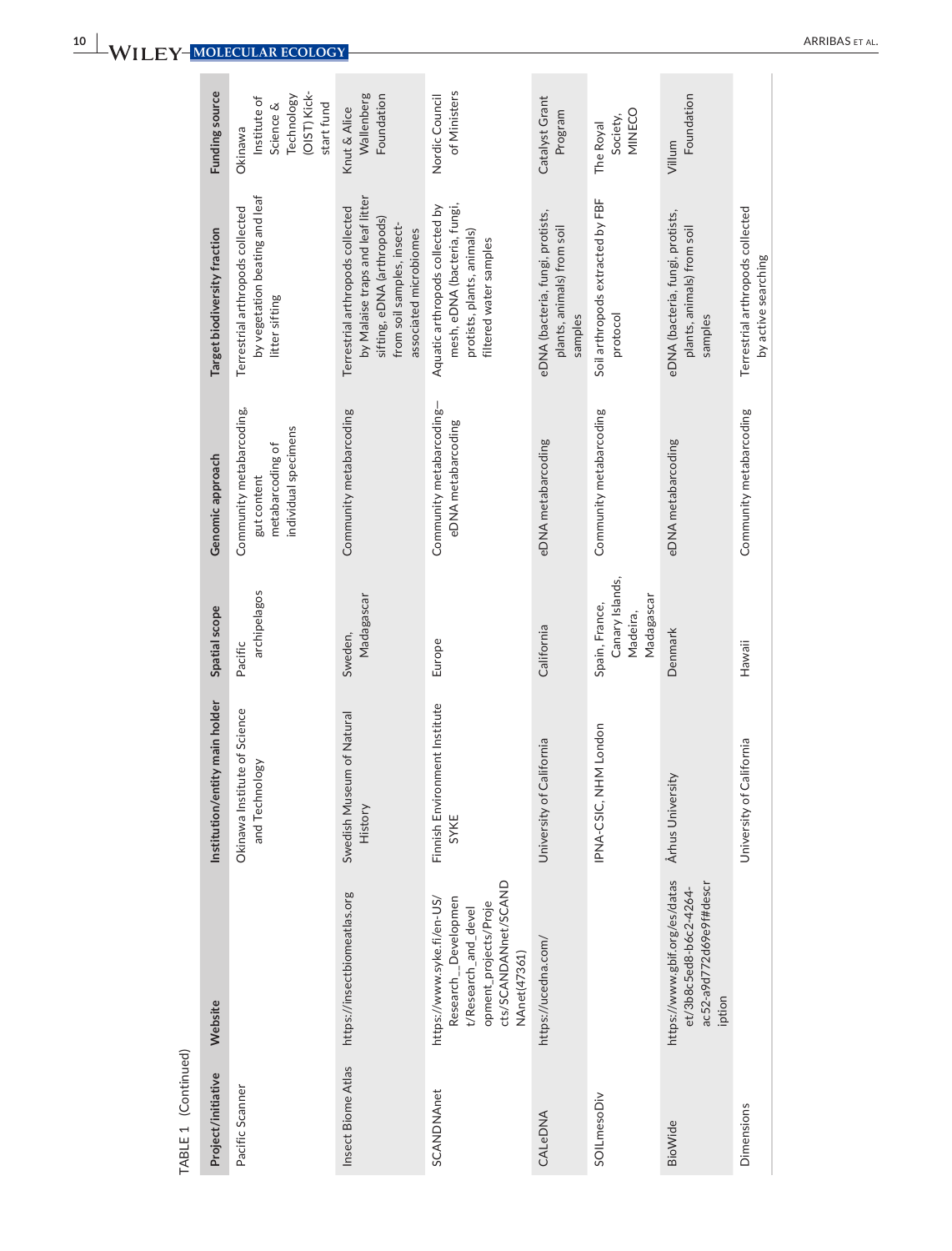practices have been described for some biodiversity fractions, such as microbiomes (Pollock et al., 2018), fungi (Kõljalg et al., 2013) or eDNA (Creer et al., 2016; Taberlet et al., 2018), but are much less developed for many others (e.g., for Metazoa community metabarcoding). The success of microbial initiatives has pivoted on harmonized protocols for microbial/seawater sampling, DNA extraction, library generation or sequencing (e.g., Caporaso et al., 2012; Marotz et al., 2017 for the EMP or Alberti, 2017; Gorsky et al., 2019; Kopf, 2015 for the TARA Oceans and the OSD). Discussion within the symposium identified the following five steps as important for harmonization across the inventory process, methodology and effort. (i) Sample acquisition—including sampling design (spatial scale, temporal scale and biological replicates), sampling method, sampling effort and sample storage. (ii) Sample processing (pre-DNA extraction) potentially including protocols for sample cleaning, size selection, photo recording, extraction of vouchers, homogenization and sample storage. (iii) DNA xtraction—DNA extraction protocols, negative and positive controls, technical replicates and long-term storage. (iv) Amplification, library preparation and sequencing effort—including the target metabarcode fragment(s), sample screening, PCR and library preparation protocols, negative controls, mock standards for intercalibration, sequencing technology and minimum sequencing effort. (v) DNA sequence and metadata sharing and storage (Figure 1b). A challenge for the development of such a framework is that, while existing implementations are in general achievable with a single, or several, type(s) of site-based community sample (e.g., microscopic communities collected by filtering water/air or eDNA), capturing nonmicrobial biodiversity requires a more diverse sampling and sample processing approach.

We discussed the potentially complex sampling requirements that would typically be needed to capture all nonmicrobial fractions of terrestrial diversity, and concluded that a "modular" structure for data acquisition is the most promising approach. Modules, as basic building blocks of the framework, can provide simple, integrated and interoperable procedures for site-based characterization of broad biodiversity fractions. An appropriate module design would comprise a minimum set of protocols (or submodules) across the sequence of the five steps described above, which would facilitate the generation of inventory data across a wide taxonomic spectrum (if possible, complete biotas), in a simultaneous, integrated and cost-efficient way. Some modules would require a combination of multiple independent protocols (submodules) for the sample acquisition step, but a much simpler pipeline for further steps, for example in the case of terrestrial arthropods. However, other modules may be more efficiently executed with a single integrated sample acquisition protocol, but a more diverse structure for sample processing and DNA extraction, for example in the case of soil or freshwater biodiversity inventory (Figure 1b). Common submodules across different modules are also desirable to minimize overall complexity. A modular structure has been successfully incorporated in ForestGEO (<https://forestgeo.si.edu>), where individual trees are inventoried for multiple layers of biodiversity (e.g., arthropods, vertebrates or lianas) using harmonized pipelines.

We propose that similar success can be achieved across broader geographical and environmental scales, using metabarcoding as a shared element across modules designed for specific fractions of terrestrial biodiversity.

Biodiversity fractions for which (i) there is high potential for global integration from site-based data, and (ii) metabarcoding protocols, data sets or sampling programmes already exist (or are in an advanced stage of development), are obvious candidates for module development. Soil biodiversity emerged as a potential candidate, given that soils host the vast majority of life on Earth, provide ecosystem services that support above-ground food webs, and are also one of the last "biotic frontiers" of biodiversity (Bardgett & van der Putten, 2014). HTS approaches, and in particular metabarcoding, have been extensively applied to reveal community structure among microbial prokaryotes (bacteria and archaea) and fungi across most soil biomes, including global-scale initiatives (Delgado-Baquerizo et al., 2018; Tedersoo, 2014; Thompson et al., 2017). Thus, there is a solid foundation of methodological harmonization and data integration for the development of a soil biodiversity module. The application of metabarcoding to characterize the diversity of soil protist or fauna fractions has been limited (Arribas et al., 2016; Geisen, 2016), and approaches integrating whole soil biota are even more scarce (but see Zinger et al., 2019 using eDNA). Recent efforts to compile a guide of methods for obtaining taxonomic and functional profiles of soil biodiversity have identified metabarcoding as a fundamental tool (Geisen et al., 2019). Microbial, mesofauna, macrofauna and eDNA could be simultaneously sampled within a unified sampling design, including a combination of sample processing protocols to extract bulk communities (e.g., arthropods, nematodes, roots) and eDNA from the soil matrix. Methodological and logistical advances within ongoing large-scale soil biodiversity projects such as the LUCAS, GlobNet, LIFEPLAN or IceCommunities (see Table 1 for details) could be used to develop a soil biodiversity module.

Terrestrial arthropods also emerged as a biodiversity fraction with high potential for a modular approach, being a hyperdiverse and ubiquitous group with high potential for the application of HTS (Ji et al., 2013; Yu et al., 2012). Best practices and harmonization for metabarcoding of bulk arthropod samples are still in the early stages of development, but already there are multiple global initiatives that pivot on arthropod metabarcoding (e.g., the BIOSCAN initiative and its regional extensions such as the BioAlfa or the Kruger Malaise Program, the SITE-100 project, the Insect Biome Atlas Project, and LIFEPLAN; see Table 1). We view this critical mass, which is complemented by various national-level efforts, as a solid platform for the development of a terrestrial arthropod module, where passive sampling methods (e.g., pitfall, light and malaise traps, the last of which is already standardized within the BIOSCAN initiative) can be implemented individually, or in combination. Recent efforts toward developing best practices for COI community metabarcoding (e.g., Andújar et al., 2018; Elbrecht et al., 2019; Marquina et al., 2019) can be further developed for harmonized protocols for subsequent sample processing.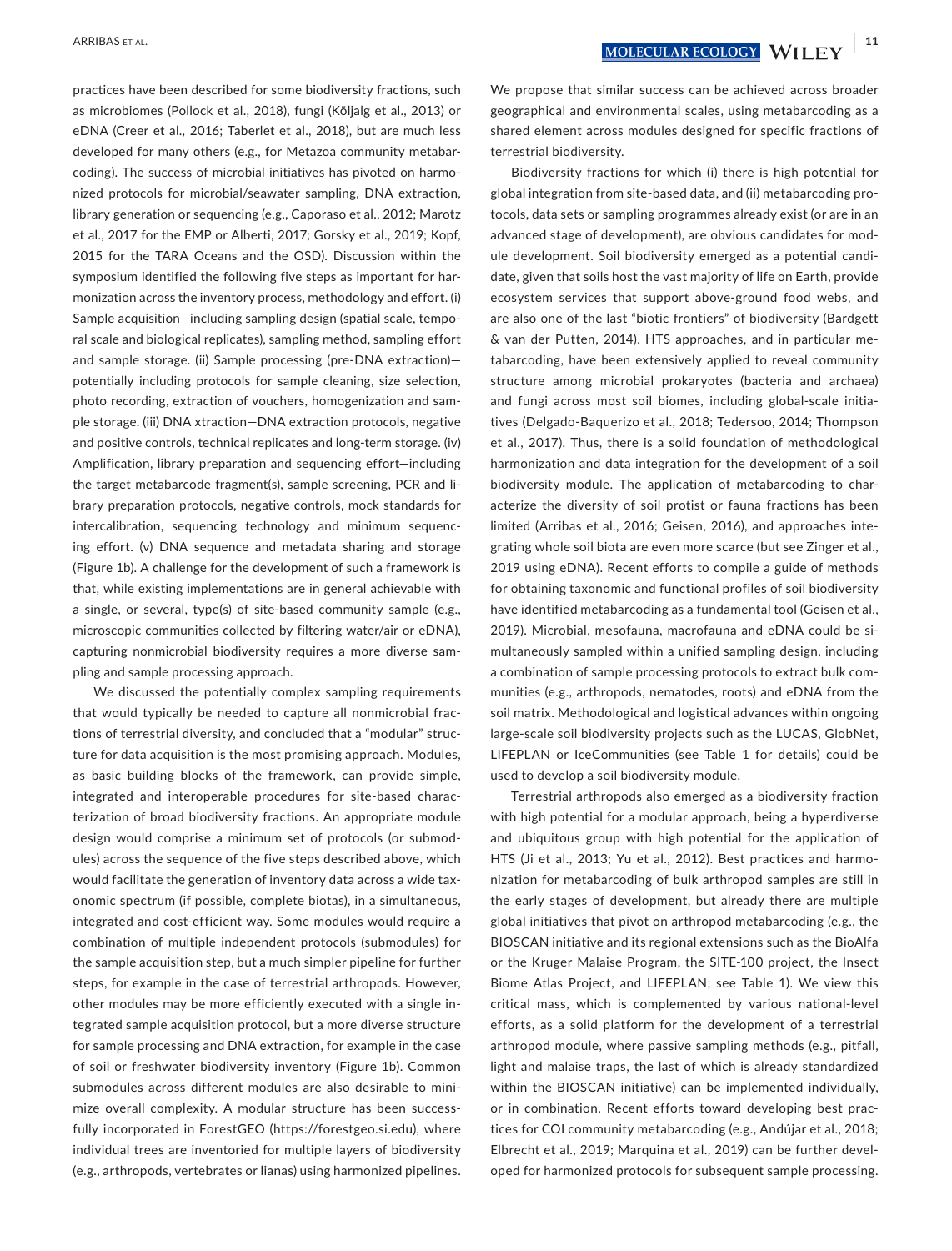## **5**  | **CONCLUDING REMARKS**

The value of large-scale site-based records for terrestrial invertebrates has been recently demonstrated for nematodes (van den Hoogen et al., 2019) and earthworms (Phillips et al., 2019), where synthetic analyses have yielded predictions of global diversity patterns within both groups. However, for other fractions of biodiversity, new initiatives are needed to provide such data, which presents both a challenge and at the same time an opportunity. We conclude that the establishment of an integrative HTS framework for measuring and understanding global patterns of biodiversity is now a realizable ambition. We further conclude that, by placing metabarcoding within the core of this framework, there is high potential for: (i) the establishment of harmonized protocols; (ii) fostering participation; (iii) capitalizing upon recent initiatives; and (iv) comparability and integration of data among network members. While work continues to address remaining challenges for some biodiversity metrics, such as abundance and biomass (Bista et al., 2018; Lamb et al., 2019), these challenges are balanced by unique opportunities from DNA-based biodiversity data. These include automated taxonomic assignment, spatial maps of beta diversity, and the ability to integrate phylogeny and genetic diversity with other environmental variables to understand not only how biodiversity is structured globally, but also the overarching processes that might explain the dynamics of community assembly (e.g., Theodoridis et al., 2020). Within such a framework, deeper genomic and temporal sampling can be developed within sites of interest, building upon the foundation of local metabarcode data, and the spatial context of broader regional and global sampling within the network.

#### **ACKNOWLEDGEMENTS**

The international symposium "Next Generation Biodiversity Monitoring" held in November 2019 in Nicosia (Cyprus) was organized by the iBioGen project, which has received funding from the European Union's Horizon 2020 research and innovation programme under grant agreement No. 810729. G.F.F. is funded by the European Research Council under the European Union's Horizon 2020 programme, grant agreement No. 772284 (IceCommunities).

#### **AUTHOR CONTRIBUTIONS**

All authors contributed to the ideas and discussion of this review. P.A. and B.C.E. coordinated the Symposium and led the writing with contributions from all authors.

## **DATA AVAILABILITY STATEMENT**

No data were analysed in this meeting review.

#### **ORCID**

*Paula Arribas* <https://orcid.org/0000-0002-0358-8271> *Carmelo Andúja[r](https://orcid.org/0000-0001-9759-7402)* <https://orcid.org/0000-0001-9759-7402> *Jeremy R. deWaar[d](https://orcid.org/0000-0001-9778-5454)* <https://orcid.org/0000-0001-9778-5454> *Vasco Elbrecht* <https://orcid.org/0000-0003-4672-7099>

*Gentile F. Ficetola* <https://orcid.org/0000-0003-3414-5155> *Marta Gobern[a](https://orcid.org/0000-0001-5303-3429)* <https://orcid.org/0000-0001-5303-3429> *Susan Kennedy* <https://orcid.org/0000-0002-1616-3985> *Henrik Krehenwinkel* <https://orcid.org/0000-0001-5069-8601> *Florian Lees[e](https://orcid.org/0000-0002-5465-913X)* <https://orcid.org/0000-0002-5465-913X> *Lucie Zinger* <https://orcid.org/0000-0002-3400-5825> *Alfried P. Vogler* <https://orcid.org/0000-0002-2462-3718>

*Brent C. Emerson* <https://orcid.org/0000-0003-4067-9858>

#### **REFERENCES**

- Alberdi, A., Aizpurua, O., Bohmann, K., Gopalakrishnan, S., Lynggaard, C., Nielsen, M., & Gilbert, M. T. P. (2019). Promises and pitfalls of using high-throughput sequencing for diet analysis. *Molecular Ecology Resources*, *19*, 327–348.
- Alberti, A. (2017). To metazoan marine plankton nucleotide sequences from the Tara Oceans expedition. *Scientific Data*, *4*, 170093.
- Amir, A., McDonald, D., Navas-Molina, J. A., Kopylova, E., Morton, J. T., Zech Xu, Z., Kightley, E. P., Thompson, L. R., Hyde, E. R., Gonzalez, A., & Knight, R. (2017). Deblur rapidly resolves single-nucleotide community sequence patterns. *American Society for Microbiology*, *2*, 1–7.
- Andújar, C., Arribas, P., Yu, D. W., Vogler, A. P., & Emerson, B. C. (2018). Why the COI barcode should be the community DNA metabarcode for the Metazoa. *Molecular Ecology*, *27*, 3968–3975.
- Andújar, C., Creedy, T. J., Arribas, P., Lopez, H., Salces-Castellano, A., Perez-Delgado, A., Vogler, A. P., & Emerson, B. C. (2020) Validated removal of nuclear pseudogenes and sequencing artefacts from mitochondrial metabarcode data. *bioRxiv*.
- Arribas, P., Andújar, C., Hopkins, K., Shepherd, M., & Vogler, A. P. (2016). Metabarcoding and mitochondrial metagenomics of endogean arthropods to unveil the mesofauna of the soil. *Methods in Ecology and Evolution*, *7*, 1071–1081.
- Arribas, P., Andújar, C., Salces-Castellano, A., Emerson, B. C., & Vogler, A. P. (2020). The limited spatial scale of dispersal in soil arthropods revealed with whole-community haplotype-level metabarcoding. *Molecular Ecology*. <https://doi.org/10.1111/mec.15591>
- Ashfaq, M., Akhtar, S., Rafi, M. A., Mansoor, S., & Hebert, P. D. N. (2017). Mapping global biodiversity connections with DNA barcodes: Lepidoptera of Pakistan. *PLoS One*, *12*, 1–13.
- Balaban, M., Sarmashghi, S., & Mirarab, S. (2018). APPLES: Fast distancebased phylogenetic placement. *bioRxiv*, 475566.
- Bálint, M., Pfenninger, M., Grossart, H.-P., Taberlet, P., Vellend, M., Leibold, M. A., Englund, G., & Bowler, D. (2018). Environmental DNA time series in ecology. *Trends in Ecology and Evolution*, *33*, 945–957.
- Bardgett, R. D., & van der Putten, W. H. (2014). Belowground biodiversity and ecosystem functioning. *Nature*, *515*, 505–511.
- Beentjes, K. K., Speksnijder, A. G. C. L., Schilthuizen, M., Schaub, B. E. M., & van der Hoorn, B. B. (2018). The influence of macroinvertebrate abundance on the assessment of freshwater quality in The Netherlands. *Metabarcoding and Metagenomics*, *2*, 1–8.
- Bik, H. M., Porazinska, D. L., Creer, S., Caporaso, J. G., Knight, R., & Thomas, W. K. (2012). Sequencing our way towards understanding global eukaryotic biodiversity. *Trends in Ecology and Evolution*, *27*, 233–243.
- Bista, I., Carvalho, G. R., Tang, M., Walsh, K., Zhou, X., Hajibabaei, M., Shokralla, S., Seymour, M., Bradley, D., Liu, S., Christmas, M., & Creer, S. (2018). Performance of amplicon and shotgun sequencing for accurate biomass estimation in invertebrate community samples. *Molecular Ecology Resources*, *18*, 1020–1034.
- Blanchet, F. G., Cazelles, K., & Gravel, D. (2020). Co-occurrence is not evidence of ecological interactions. *Ecology Letters*, *23*, 1050–1063.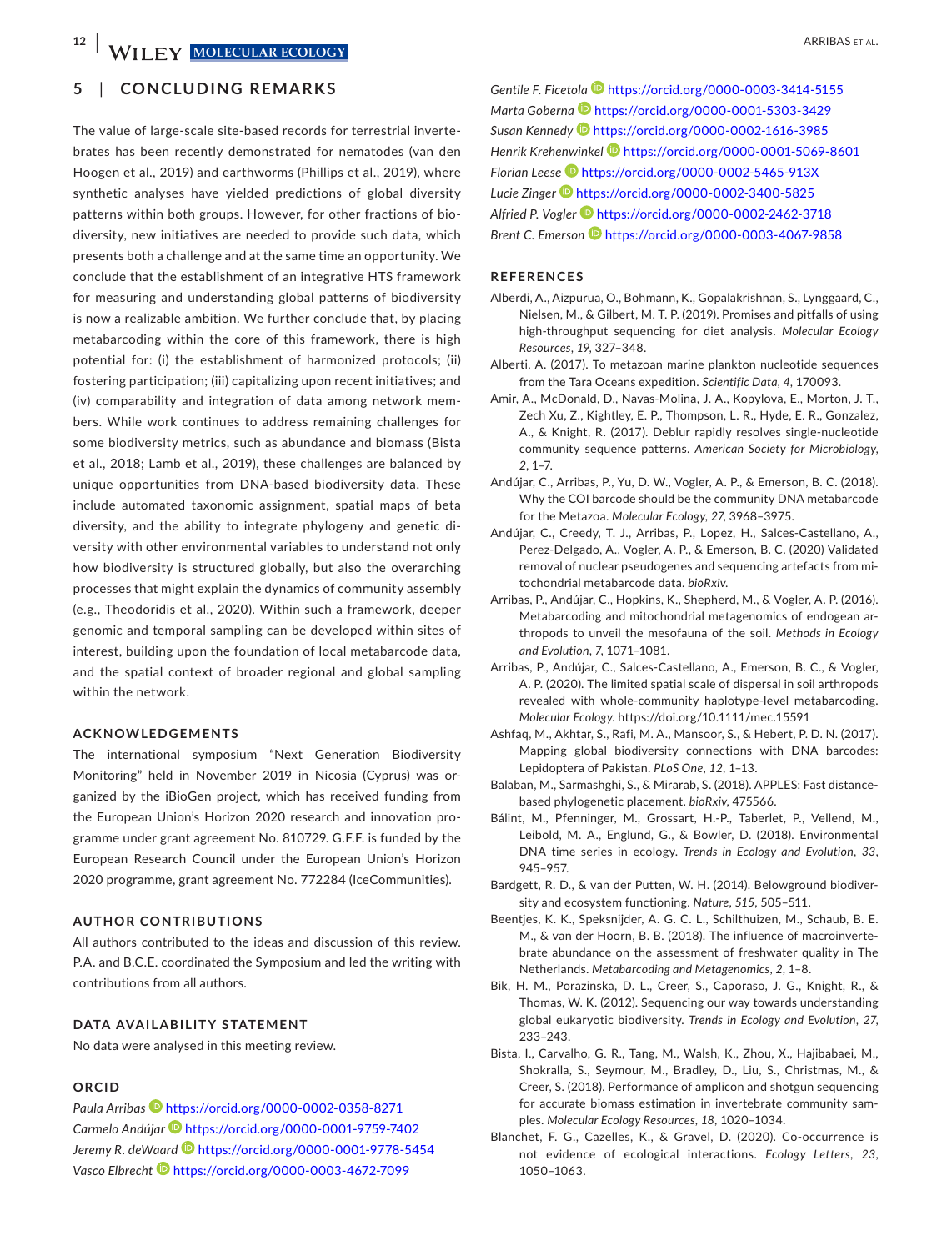- Bohan, D. A., Vacher, C., Tamaddoni-Nezhad, A., Raybould, A., Dumbrell, A. J., & Woodward, G. (2017). Next-generation global biomonitoring: Large-scale, automated reconstruction of ecological networks. *Trends in Ecology and Evolution*, *32*, 477–487.
- Bush, A., Compson, Z. G., Monk, W. A., Porter, T. M., Steeves, R., Emilson, E., Gagne, N., Hajibabaei, M., Roy, M., & Baird, D. J. (2019). Studying ecosystems with DNA metabarcoding: lessons from biomonitoring of aquatic macroinvertebrates. *Frontiers in Ecology and Evolution*, *7*, 1–12.
- Bush, A., Sollmann, R., Wilting, A., Bohmann, K., Cole, B., Balzter, H., Martius, C., Zlinszky, A., Calvignac-Spencer, S., Cobbold, C. A., Dawson, T. P., Emerson, B. C., Ferrier, S., Gilbert, M. T. P., Herold, M., Jones, L., Leendertz, F. H., Matthews, L., Millington, J. D. A., … Yu, D. W. (2017). Connecting Earth observation to high-throughput biodiversity data. *Nature Ecology and Evolution*, *1*, 1–9.
- Buttigieg, P. L., Janssen, F., Macklin, J., & Pitz, K. (2019). The Global Omics Observatory Network: Shaping standards for long-term molecular observation. *Biodiversity Information Science and Standards*, *3*. <https://doi.org/10.3897/biss.3.36712>
- Calderón-Sanou, I., Münkemüller, T., Boyer, F., Zinger, L., & Thuiller, W. (2019) From environmental DNA sequences to ecological conclusions: How strong is the influence of methodological choices? *Journal of Biogeography*, *47*(1), 193–206. [https://doi.org/10.1111/](https://doi.org/10.1111/jbi.13681) [jbi.13681](https://doi.org/10.1111/jbi.13681)
- Callahan, B. J., McMurdie, P. J., & Holmes, S. P. (2017). Exact sequence variants should replace operational taxonomic units in marker-gene data analysis. *ISME Journal*, *11*, 2639–2643.
- Callahan, B. J., McMurdie, P. J., Rosen, M. J., Han, A. W., Johnson, A. J. A., & Holmes, S. P. (2016). DADA2: High-resolution sample inference from Illumina amplicon data. *Nature Methods*, *13*, 581–583.
- Canonico, G., Buttigieg, P. L., Montes, E., Muller-Karger, F. E., Stepien, C., Wright, D., Benson, A., Helmuth, B., Costello, M., Sousa-Pinto, I., Saeedi, H., Newton, J., Appeltans, W., Bednaršek, N., Bodrossy, L., Best, B. D., Brandt, A., Goodwin, K. D., Iken, K., … Murton, B. (2019). Global observational needs and resources for marine biodiversity. *Frontiers in Marine Science*, *6*, 1–20.
- Caporaso, J. G., Lauber, C. L., Walters, W. A., Berg-Lyons, D., Huntley, J., Fierer, N., Owens, S. M., Betley, J., Fraser, L., Bauer, M., Gormley, N., Gilbert, J. A., Smith, G., & Knight, R. (2012). Ultra-high-throughput microbial community analysis on the Illumina HiSeq and MiSeq platforms. *ISME Journal*, *6*, 1621–1624.
- Chen, W., & Ficetola, G. F. (2020). Numerical methods for sedimentaryancient-DNA-based study on past biodiversity and ecosystem functioning. *Environmental DNA*, *2*, 115–129.
- Cicconardi, F., Borges, P. A. V., Strasberg, D., Oromí, P., López, H., Pérez-Delgado, A. J., Casquet, J., Caujapé-Castells, J., Fernández-Palacios, J. M., Thébaud, C., & Emerson, B. C. (2017). MtDNA metagenomics reveals large-scale invasion of belowground arthropod communities by introduced species. *Molecular Ecology*, *26*, 3104–3115.
- Crampton-Platt, A., Timmermans, M. J. T. N., Gimmel, M. L., Kutty, S. N., Cockerill, T. D., Vun Khen, C., & Vogler, A. P. (2015). Soup to tree: The phylogeny of beetles inferred by mitochondrial metagenomics of a bornean rainforest sample. *Molecular Biology and Evolutioniology and Evolution*, *32*, 2302–2316.
- Creedy, T. J., Ng, W. S., & Vogler, A. P. (2019). Toward accurate specieslevel metabarcoding of arthropod communities from the tropical forest canopy. *Ecology and Evolution*, *9*, 3105–3116.
- Creer, S., Deiner, K., Frey, S., Porazinska, D., Taberlet, P., Thomas, W. K., Potter, C., & Bik, H. M. (2016). The ecologist's field guide to sequence-based identification of biodiversity. *Methods in Ecology and Evolution*, *7*, 1008–1018.
- Davies, N., & Field, D. (2012). Sequencing data: A genomic network to monitor Earth. *Nature*, *481*, 145.
- Davies, N., Field, D., Amaral-Zettler, L., Clark, M. S., Deck, J., Drummond, A., Faith, D. P., Geller, J., Gilbert, J., Glöckner, F. O., Hirsch, P. R., Leong, J.-A., Meyer, C., Obst, M., Planes, S., Scholin, C., Vogler, A. P.,

Gates, R. D., Toonen, R., … Zingone, A. (2014). The founding charter of the Genomic Observatories Network. *GigaScience*, *3*, 1–6.

- Davies, N., Meyer, C., Gilbert, J. A., Amaral-Zettler, L., Deck, J., Bicak, M., Rocca-Serra, P., Assunta-Sansone, S., Willis, K., & Field, D. (2012). A call for an international network of genomic observatories (GOs). *GigaScience*, *1*, 1.
- Deagle, B. E., Thomas, A. C., McInnes, J. C., Clarke, L. J., Vesterinen, E. J., Clare, E. L., Kartzinel, T. R., & Eveson, J. P. (2019). Counting with DNA in metabarcoding studies: How should we convert sequence reads to dietary data? *Molecular Ecology*, *28*, 391–406.
- Deck, J., Gaither, M. R., Ewing, R., Bird, C. E., Davies, N., Meyer, C., Riginos, C., Toonen, R. J., & Crandall, E. D. (2017). The Genomic Observatories Metadatabase (GeOMe): A new repository for field and sampling event metadata associated with genetic samples. *PLoS Biology*, *15*, 1–7.
- Deiner, K., Bik, H. M., Mächler, E., Seymour, M., Lacoursière-Roussel, A., Altermatt, F., Creer, S., Bista, I., Lodge, D. M., De Vere, N., & Pfrender, M. E. (2017). Environmental DNA metabarcoding: Transforming how we survey animal and plant communities. *Molecular Ecology*, *26*, 5872–5895.
- Delgado-Baquerizo, M., Oliverio, A. M., Brewer, T. E., Benavent-González, A., Eldridge, D. J., Bardgett, R. D., Maestre, F. T., Singh, B. K., & Fierer, N. (2018). Bacteria found in soil. *Science*, *325*, 320–325.
- deWaard, J. R., Levesque-Beaudin, V., deWaard, S. L., Ivanova, N. V., McKeown, J. T. A., Miskie, R., Naik, S., Perez, K. H. J., Ratnasingham, S., Sobel, C. N., Sones, J. E., Steinke, C., Telfer, A. C., Young, A. D., Young, M. R., Zakharov, E. V., & Hebert, P. D. N. (2019). Expedited assessment of terrestrial arthropod diversity by coupling Malaise traps with DNA barcoding. *Genome*, *62*, 85–95.
- Edgar, R. (2016). UNOISE2: Improved error-correction for Illumina 16S and ITS Amplicon sequencing. *bioRxiv*, 081257.
- Elbrecht, V., Braukmann, T. W., Ivanova, N. V., Prosser, S. W., Hajibabaei, M., Wright, M., Zakharov, E. V., Hebert, P. D., & Steinke, D. (2019). Validation of COI metabarcoding primers for terrestrial arthropods. *PeerJ*, *7*, e7745.
- Elbrecht, V., Leese, F., & Rockström, J. (2015). Can DNA-based ecosystem assessments quantify species abundance? Testing primer bias and biomass—Sequence relationships with an innovative metabarcoding protocol. *PLoS One*, *10*, e0130324.
- Elbrecht, V., Vamos, E. E., Steinke, D., & Leese, F. (2018). Estimating intraspecific genetic diversity from community DNA metabarcoding data. *PeerJ*, *6*, e4644.
- Faith, D., Collen, B., Ariño, A., Patricia Koleff, P. K., Guinotte, J., Kerr, J., & Chavan, V. (2013). Bridging the biodiversity data gaps: Recommendations to meet users' data needs. *Biodiversity Informatics*, *8*, 41–58.
- Field, D., Amaral-Zettler, L., Cochrane, G., Cole, J. R., Dawyndt, P., Garrity, G. M., Gilbert, J., Glöckner, F. O., Hirschman, L., Karsch-Mizrachi, I., Klenk, H.-P., Knight, R., Kottmann, R., Kyrpides, N., Meyer, F., San Gil, I., Sansone, S.-A., Schriml, L. M., Sterk, P., … Wooley, J. (2011). The genomic standards consortium. *PLoS Biology*, *9*, 8–10.
- Field, D., Sansone, S.-A., Collis, A., Booth, T., Dukes, P., Gregurick, S. K., Kennedy, K., Kolar, P., Kolker, E., Maxon, M., Millard, S., Mugabushaka, A.-M., Perrin, N., Remacle, J. E., Remington, K., Rocca-Serra, P., Taylor, C. F., Thorley, M., Tiwari, B., & Wilbanks, J. (2009). Omics data sharing. *Science*, *326*, 234–236.
- Fierer, N., & Jackson, R. B. (2006). The diversity and biogeography of soil bacterial communities. *Proceedings of the National Academy of Sciences of the United States of America*, *103*, 626–631.
- Geisen, S. (2016). Thorough high-throughput sequencing analyses unravels huge diversities of soil parasitic protists. *Environmental Microbiology*, *18*, 1669–1672.
- Geisen, S., Briones, M. J. I., Gan, H., Behan-Pelletier, V. M., Friman, V.-P., de Groot, G. A., Hannula, S. E., Lindo, Z., Philippot, L., Tiunov, A. V.,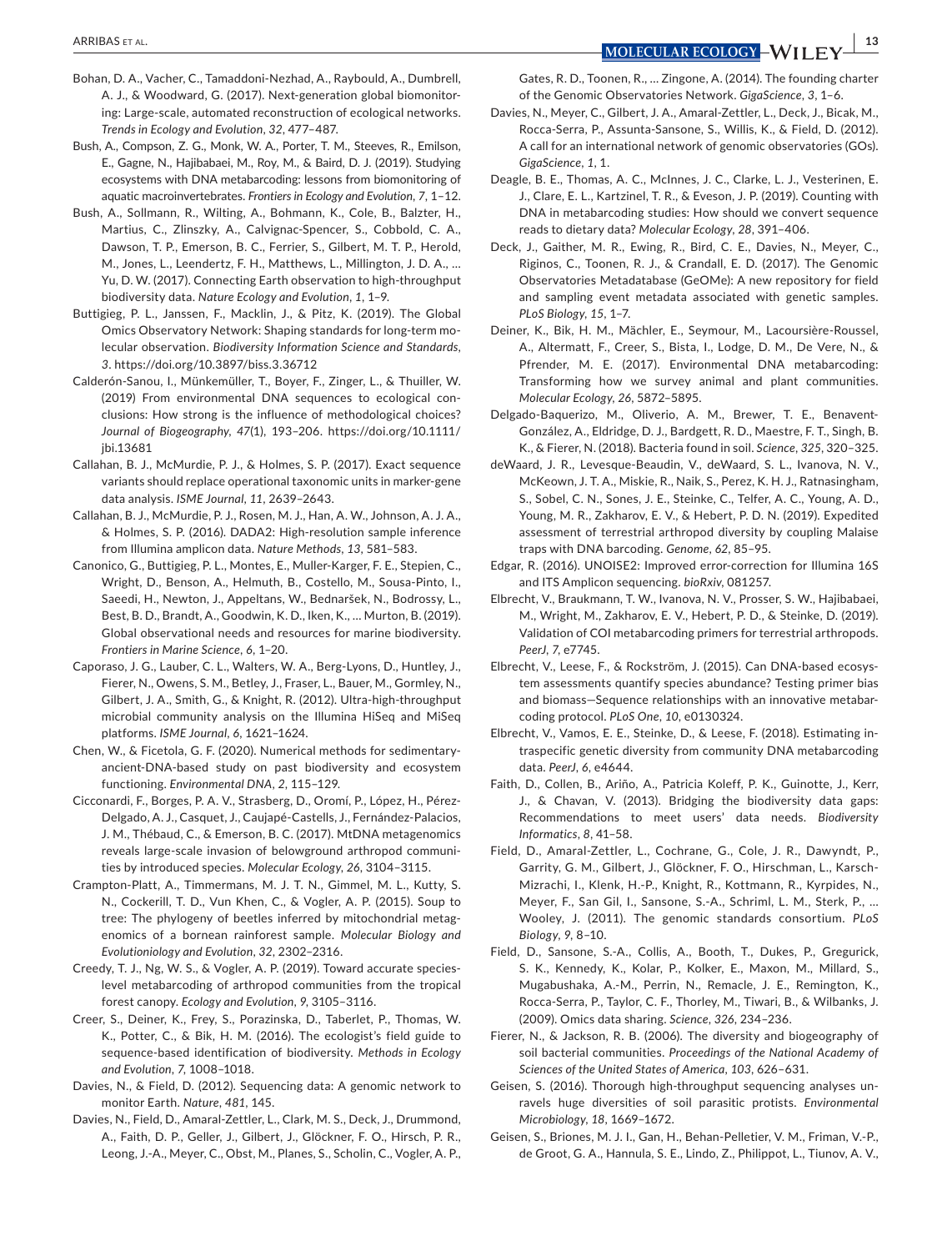**14 <sup>|</sup>**  ARRIBAS et al.

& Wall, D. H. (2019). A methodological framework to embrace soil biodiversity. *Soil Biology and Biochemistry*, *136*, 107536.

- Gilbert, J. A., Jansson, J. K., & Knight, R. (2014). The earth microbiome project: Successes and aspirations. *BMC Biology*, *12*, 1–4.
- Gilbert, J. A., Meyer, F., Antonopoulos, D., Balaji, P., Brown, C. T., Brown, C. T., Desai, N., Eisen, J. A., Evers, D., Field, D., Feng, W. U., Huson, D., Jansson, J., Knight, R., Knight, J., Kolker, E., Konstantindis, K., Kostka, J., Kyrpides, N., … Stevens, R. (2010). Meeting report: The terabase metagenomics workshop and the vision of an earth microbiome project. *Standards in Genomic Sciences*, *3*, 243–248.
- Goberna, M., Navarro-Cano, J. A., & Verdu, M. (2016). Opposing phylogenetic diversity gradients of plant and soil bacterial communities. *Proceedings of the Royal Society of London B*, *283*, 20153003.
- Gorsky, G., Bourdin, G., Lombard, F., Pedrotti, M. L., Audrain, S., Bin, N., Boss, E., Bowler, C., Cassar, N., Caudan, L., Chabot, G., Cohen, N. R., Cron, D., De Vargas, C., Dolan, J. R., Douville, E., Elineau, A., Flores, J. M., Ghiglione, J. F., … Karsenti, E. (2019). Expanding Tara oceans protocols for underway, ecosystemic sampling of the ocean-atmosphere interface during Tara pacific expedition (2016– 2018). *Frontiers in Marine Science*, *6*, 2016–2018.
- Guralnick, R., Walls, R., & Jetz, W. (2018). Humboldt Core—Toward a standardized capture of biological inventories for biodiversity monitoring, modeling and assessment. *Ecography*, *41*, 713–725.
- Handelsman, J., Rondon, M. R., Brady, S. F., Clardy, J., & Goodman, R. M. (1998). Molecular biological access to the chemistry of unknown soil microbes: A new frontier for natural products. *Chemistry and Biology*, *5*, R245–R249.
- Hebert, P. D. N. N., Cywinska, A., Ball, S. L., & deWaard, J. R. (2003). Biological identifications through DNA barcodes. *Proceedings of the Royal Society B: Biological Sciences*, *270*, 313–321.
- Hey, T., Tansley, S., & Tolle, K. (2009). *The fourth paradigm: Data-intensive scientific discovery*. : Microsoft Research.
- Hinchliff, C. E., Smith, S. A., Allman, J. F., Burleigh, J. G., Chaudhary, R., Coghill, L. M., Crandall, K. A., Deng, J., Drew, B. T., Gazis, R., Gude, K., Hibbett, D. S., Katz, L. A., Laughinghouse, H. D., McTavish, E. J., Midford, P. E., Owen, C. L., Ree, R. H., Rees, J. A., … Cranston, K. A. (2015). Synthesis of phylogeny and taxonomy into a comprehensive tree of life. *Proceedings of the National Academy of Sciences of the United States of America*, *112*, 12764–12769.
- Holt, B. G., Lessard, J.-P., Borregaard, M. K., Fritz, S. A., Araújo, M. B., Dimitrov, D., Fabre, P.-H., Graham, C. H., Graves, G. R., Jønsson, K. A., Nogués-Bravo, D., Wang, Z., Whittaker, R. J., Fjeldså, J., & Rahbek, C. (2013). An update of Wallace's zoogeographic regions of the world. *Science*, *17331*, 74–78.
- Jarman, S. N., Berry, O., & Bunce, M. (2018). The value of environmental DNA biobanking for long-term biomonitoring. *Nature Ecology and Evolution*, *2*, 1192–1193.
- Jetz, W., McGeoch, M. A., Guralnick, R., Ferrier, S., Beck, J., Costello, M. J., Fernandez, M., Geller, G. N., Keil, P., Merow, C., Meyer, C., Muller-Karger, F. E., Pereira, H. M., Regan, E. C., Schmeller, D. S., & Turak, E. (2019). Essential biodiversity variables for mapping and monitoring species populations. *Nature Ecology and Evolution*, *3*, 539–551.
- Ji, Y., Ashton, L., Pedley, S. M., Edwards, D. P., Tang, Y., Nakamura, A., Kitching, R., Dolman, P. M., Woodcock, P., Edwards, F. A., Larsen, T. H., Hsu, W. W., Benedick, S., Hamer, K. C., Wilcove, D. S., Bruce, C., Wang, X., Levi, T., Lott, M., … Yu, D. W. (2013). Reliable, verifiable and efficient monitoring of biodiversity via metabarcoding. *Ecology Letters*, *16*, 1245–1257.
- Kahlert, M., Alfjorden, A., Apunte-Ramos, K., Bailet, B., Pérez Burillo, J., Carrera Gonzalez, A. G., Castro, D., Di Bernardi, C., Dully, V., Fekete, J., Frühe, L., González, R., Gratsia, E., Hanjalić, J., Kamberović, J., Kelly, A.-M., Meriggi, C., Nousiainen, I., Ørberg, S., … Weigand, A. M. (2019). New molecular methods to assess biodiversity. Potentials and pitfalls of DNA metabarcoding: a workshop report. *Research Ideas and Outcomes*, *5*.<https://doi.org/10.3897/rio.5.e38915>
- Karsenti, E., Acinas, S. G., Bork, P., Bowler, C., De Vargas, C., Raes, J., Sullivan, M., Arendt, D., Benzoni, F., Claverie, J.-M., Follows, M., Gorsky, G., Hingamp, P., Iudicone, D., Jaillon, O., Kandels-Lewis, S., Krzic, U., Not, F., Ogata, H., … Wincker, P. (2011). A holistic approach to marine Eco-systems biology. *PLoS Biology*, *9*, 7–11.
- Kembel, S. W., Wu, M., Eisen, J. A., & Green, J. L. (2012). Incorporating 16S gene copy number information improves estimates of microbial diversity and abundance. *PLoS Computational Biology*, *8*, 16–18.
- Kõljalg, U., Nilsson, R. H., Abarenkov, K., Tedersoo, L., Taylor, A. F. S., Bahram, M., Bates, S. T., Bruns, T. D., Bengtsson-Palme, J., Callaghan, T. M., Douglas, B., Drenkhan, T., Eberhardt, U., Dueñas, M., Grebenc, T., Griffith, G. W., Hartmann, M., Kirk, P. M., Kohout, P., … Larsson, K.-H. (2013). Towards a unified paradigm for sequencebased identification of fungi. *Molecular Ecology*, *22*, 5271–5277.
- König, C., Weigelt, P., Schrader, J., Taylor, A., Kattge, J., & Kreft, H. (2019). Biodiversity data integration—The significance of data resolution and domain. *PLoS Biology*, *17*, 1–16.
- Kopf, A. (2015). The ocean sampling day consortium. *GigaScience*, *4*, 27.
- Krehenwinkel, H., Wolf, M., Lim, J. Y., Rominger, A. J., Simison, W. B., & Gillespie, R. G. (2017). Estimating and mitigating amplification bias in qualitative and quantitative arthropod metabarcoding. *Scientific Reports*, *7*, 1–12.
- Lamb, P. D., Hunter, E., Pinnegar, J. K., Creer, S., Davies, R. G., & Taylor, M. I. (2019). How quantitative is metabarcoding: A meta-analytical approach. *Molecular Ecology*, *28*, 420–430.
- Lewin, H. A., Robinson, G. E., Kress, W. J., Baker, W. J., Coddington, J., Crandall, K. A., Durbin, R., Edwards, S. V., Forest, F., Gilbert, M. T. P., Goldstein, M. M., Grigoriev, I. V., Hackett, K. J., Haussler, D., Jarvis, E. D., Johnson, W. E., Patrinos, A., Richards, S., Castilla-Rubio, J. C., … Zhang, G. (2018). Earth BioGenome Project: Sequencing life for the future of life. *Proceedings of the National Academy of Sciences of the United States of America*, *115*, 4325–4333.
- Lewitus, E., Bittner, L., Malviya, S., Bowler, C., & Morlon, H. (2018). Clade-specific diversification dynamics of marine diatoms since the Jurassic. *Nature Ecology and Evolution*, *2*, 1715–1723.
- Makiola, A., Compson, Z. G., Baird, D. J., Barnes, M. A., Boerlijst, S. P., Bouchez, A., Brennan, G., Bush, A., Canard, E., Cordier, T., Creer, S., Curry, R. A., David, P., Dumbrell, A. J., Gravel, D., Hajibabaei, M., Hayden, B., van der Hoorn, B., Jarne, P., … Bohan, D. A. (2020). Key questions for nextgeneration biomonitoring. *Frontiers in Environmental Science*, *7*, 197.
- Marotz, C., Amir, A., Humphrey, G., Gaffney, J., Gogul, G., & Knight, R. (2017). DNA extraction for streamlined metagenomics of diverse environmental samples. *BioTechniques*, *62*, 290–293.
- Marquina, D., Andersson, A. F., & Ronquist, F. (2019). New mitochondrial primers for metabarcoding of insects, designed and evaluated using in silico methods. *Molecular Ecology Resources*, *19*, 90–104.
- Marquina, D., Esparza-Salas, R., Roslin, T., & Ronquist, F. (2019) Establishing arthropod community composition using metabarcoding: Surprising inconsistencies between soil samples and preservative ethanol and homogenate from Malaise trap catches. *Molecular Ecology Resources*, *19*, 1516–1530.
- Miraldo, A., Li, S., Borregaard, M. K., Flórez-Rodríguez, A., Gopalakrishnan, S., Rizvanovic, M., Wang, Z., Rahbek, C., Marske, K. A., & Nogués-Bravo, D. (2016). An antropocene map of genetic diversity. *Introduction to Conservation Genetics*, *353*, 41–65.
- Muñoz, J. (2007). Biodiversity conservation including uncharismatic species. *Biodiversity and Conservation*, *16*, 2233–2235.
- Murray, D. C., Pearson, S. G., Fullagar, R., Chase, B. M., Houston, J., Atchison, J., White, N. E., Bellgard, M. I., Clarke, E., Macphail, M., Gilbert, M. T. P., Haile, J., & Bunce, M. (2012). High-throughput sequencing of ancient plant and mammal DNA preserved in herbivore middens. *Quaternary Science Reviews*, *58*, 135–145.
- Nielsen, M., Gilbert, M. T. P., Pape, T., & Bohmann, K. (2019). A simplified DNA extraction protocol for unsorted bulk arthropod samples that maintains exoskeletal integrity. *Environmental DNA*, *1*, 144–154.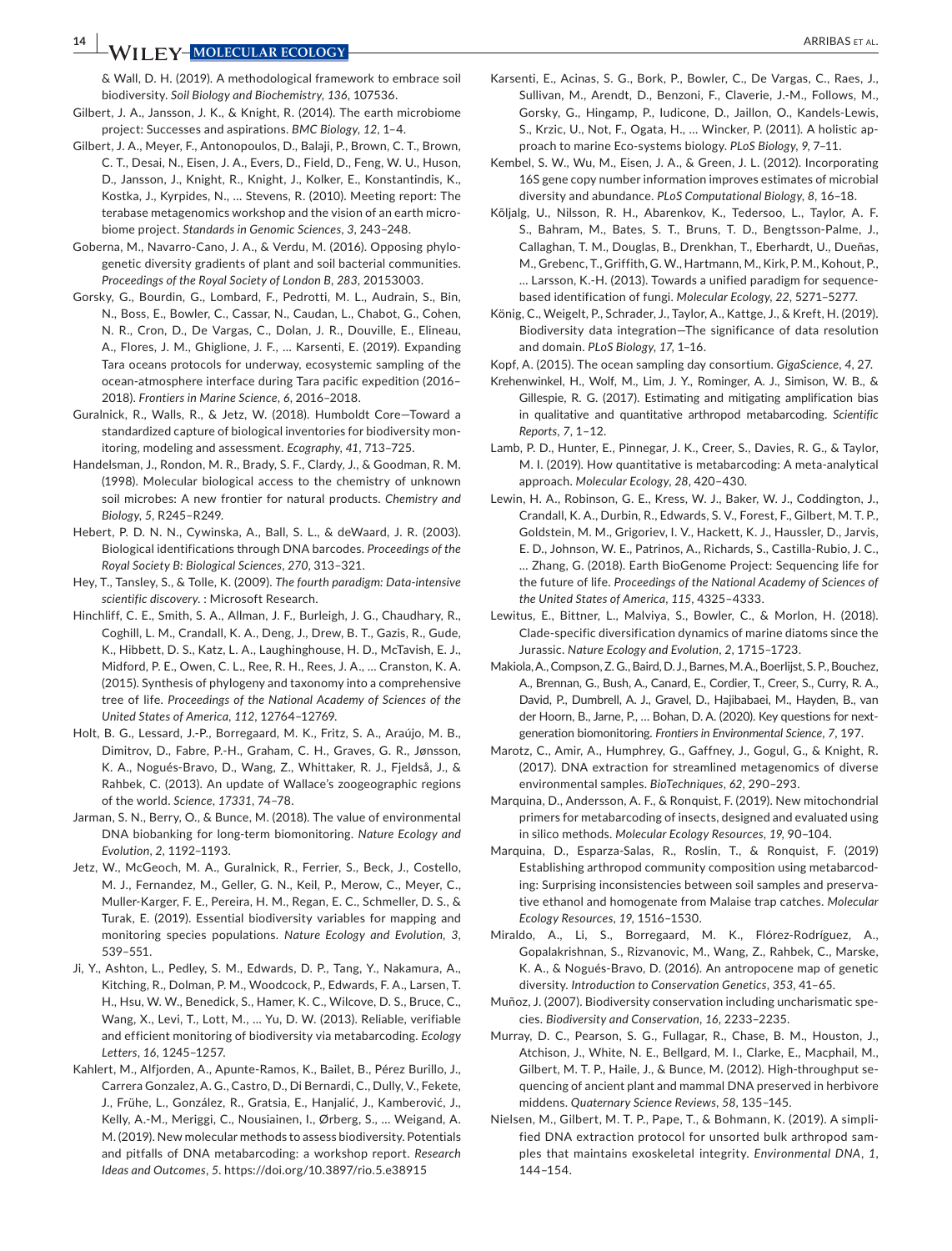- Orgiazzi, A., Dunbar, M. B., Panagos, P., de Groot, G. A., & Lemanceau, P. (2015). Soil biodiversity and DNA barcodes: Opportunities and challenges. *Soil Biology and Biochemistry*, *80*, 244–250.
- Pansu, J., Giguet-Covex, C., Ficetola, G. F., Gielly, L., Boyer, F., Zinger, L., Arnaud, F., Poulenard, J., Taberlet, P., & Choler, P. (2015). Reconstructing long-term human impacts on plant communities: An ecological approach based on lake sediment DNA. *Molecular Ecology*, *24*, 1485–1498.
- Pedrós-Alió, C., & Manrubia, S. (2016). The vast unknown microbial biosphere. *Proceedings of the National Academy of Sciences of the United States of America*, *113*, 6585–6587. [https://doi.org/10.1073/](https://doi.org/10.1073/pnas.1606105113) [pnas.1606105113](https://doi.org/10.1073/pnas.1606105113)
- Pérez-Valera, E., Verdú, M., Navarro-Cano, J. A., & Goberna, M. (2018). Resilience to fire of phylogenetic diversity across biological domains. *Molecular Ecology*, *27*, 2896–2908.
- Phillips, H. R. P., Guerra, C. A., Bartz, M. L. C., Briones, M. J. I., Brown, G., Crowther, T. W., Ferlian, O., Gongalsky, K. B., van den Hoogen, J., Krebs, J., Orgiazzi, A., Routh, D., Schwarz, B., Bach, E. M., Bennett, J. M., Brose, U., Decaëns, T., König-Ries, B., Loreau, M., … Eisenhauer, N. (2019). Global distribution of earthworm diversity. *Science*, *366*, 480–485.
- Pollock, J., Glendinning, L., Wisedchanwet, T., & Watson, M. (2018). The madness of microbiome: attempting to find consensus "best practice" for microbiome studies. *Applied and Environmental Microbiology*, *84*, 1–12.
- Pope, L. C., Liggins, L., Keyse, J., Carvalho, S. B., & Riginos, C. (2015). Not the time or the place: The missing spatio-temporal link in publicly available genetic data. *Molecular Ecology*, *24*, 3802–3809.
- Poretsky, R. S., Bano, N., Buchan, A., LeCleir, G., Kleikemper, J., Pickering, M., Pate, W. M., Moran, M. A., & Hollibaugh, J. T. (2005). Analysis of microbial gene transcripts in environmental samples. *Applied and Environmental Microbiology*, *71*, 4121–4126.
- Porter, T. M., & Hajibabaei, M. (2018). Scaling up: A guide to highthroughput genomic approaches for biodiversity analysis. *Molecular Ecology*, *27*, 313–338.
- Ranasinghe, J. A., Stein, E. D., Miller, P. E., & Weisberg, S. B. (2012). Performance of two southern California benthic community condition indices using species abundance and presence-only data: Relevance to DNA barcoding. *PLoS One*, *7*. [https://doi.org/10.1371/](https://doi.org/10.1371/journal.pone.0040875) [journal.pone.0040875](https://doi.org/10.1371/journal.pone.0040875)
- Ransome, E., Geller, J. B., Timmers, M., Leray, M., Mahardini, A., Sembiring, A., Collins, A. G., & Meyer, C. P. (2017). The importance of standardization for biodiversity comparisons: A case study using autonomous reef monitoring structures (ARMS) and metabarcoding to measure cryptic diversity on Mo'orea coral reefs, French Polynesia. *PLoS One*, *12*, e0175066.
- Ratnasingham, S., & Hebert, P. D. N. (2007). The barcode of life data system. *Molecular Ecology Notes*, *7*, 355–364.
- Riginos, C., Crandall, E. D., Liggins, L., Gaither, M. R., Ewing, R. B., Meyer, C., Andrews, K. R., Euclide, P. T., Titus, B. M., Therkildsen, N. O., Salces-Castellano, A., Stewart, L. C., Toonen, R. J., & Deck, J. (2020). Building a global genomics observatory: Using GEOME (the Genomic Observatories Metadatabase) to expedite and improve deposition and retrieval of genetic data and metadata for biodiversity research. *Molecular Ecology Resources*, *20*, 1458–1469.
- Rominger, A. J., Goodman, K. R., Lim, J. Y., Armstrong, E. E., Becking, L. E., Bennett, G. M., Brewer, M. S., Cotoras, D. D., Ewing, C. P., Harte, J., Martinez, N. D., O'Grady, P. M., Percy, D. M., Price, D. K., Roderick, G. K., Shaw, K. I., Valdovinos, F. S., Gruner, D. S., Gillespie, R. G., & Ricklefs, R. (2016). Community assembly on isolated islands: macroecology meets evolution. *Global Ecology and Biogeography*, *25*, 769–780.
- Sansone, S.-A., Rocca-Serra, P., Field, D., Maguire, E., Taylor, C., Hofmann, O., Fang, H., Neumann, S., Tong, W., Amaral-Zettler, L., Begley, K., Booth, T., Bougueleret, L., Burns, G., Chapman, B., Clark,

T., Coleman, L.-A., Copeland, J., Das, S., … Hide, W. (2012). Toward interoperable bioscience data. *Nature Genetics*, *44*, 121–126.

- Schenk, J., Geisen, S., Kleinboelting, N., & Traunspurger, W. (2019). Metabarcoding data allow for reliable biomass estimates in the most abundant animals on earth. *Metabarcoding and Metagenomics*, *3*, 117–126.
- Schnell, I. B., Thomsen, P. F., Wilkinson, N., Rasmussen, M., Jensen, L. R., Willerslev, E., Bertelsen, M. F., & Gilbert, M. T. P. (2012). Screening mammal biodiversity using DNA from leeches. *Current Biology*, *22*, R262–R263.
- Shoemaker, W. R., Locey, K. J., & Lennon, J. T. (2017). A macroecological theory of microbial biodiversity. *Nature Ecology and Evolution*, *1*, 0107.
- Taberlet, P., Bonin, A., Zinger, L., & Coissac, E. (2018). *Environmental DNA for biodiversity research and monitoring*. Oxford University Press.
- Taberlet, P., Coissac, E., Hajibabaei, M., & Rieseberg, L. H. (2012). Environmental DNA. *Molecular Ecology*, *21*, 1789–1793.
- Tang, M., Hardman, C. J., Ji, Y., Meng, G., Liu, S., Tan, M., Yang, S., Moss, E. D., Wang, J., Yang, C., Bruce, C., Nevard, T., Potts, S. G., Zhou, X., & Yu, D. W. (2015). High-throughput monitoring of wild bee diversity and abundance via mitogenomics. *Methods in Ecology and Evolution*, *6*, 1034–1043.
- Tedersoo, L. (2014). Disentangling global soil fungal diversity. *Science*, *346*, 1052–1053.
- Theodoridis, S., Fordham, D. A., Brown, S. C., Li, S., Rahbek, C., & Nogues-Bravo, D. (2020). Evolutionary history and past climate change shape the distribution of genetic diversity in terrestrial mammals. *Nature Communications*, *11*, 1–11.
- Thompson, L. R., Sanders, J. G., McDonald, D., Amir, A., Ladau, J., Locey, K. J., Prill, R. J., Tripathi, A., Gibbons, S. M., Ackermann, G., Navas-Molina, J. A., Janssen, S., Kopylova, E., Vázquez-Baeza, Y., González, A., Morton, J. T., Mirarab, S., Zech Xu, Z., Jiang, L., … Knight, R. (2017). A communal catalogue reveals Earth's multiscale microbial diversity. *Nature*, *551*, 457–463.
- Tsuji, S., Miya, M., Ushio, M., Sato, H., Minamoto, T., & Yamanaka, H. (2020). Evaluating intraspecific genetic diversity using environmental DNA and denoising approach: A case study using tank water. *Environmental DNA*, *2*, 42–52.
- Turon, X., Antich, A., Palacín, C., Præbel, K., & Wangensteen, O. S. (2020). From metabarcoding to metaphylogeography: separating the wheat from the chaff. *Ecological Applications*, *30*, 1–19.
- van den Hoogen, J., Geisen, S., Routh, D., Ferris, H., Traunspurger, W., Wardle, D. A., de Goede, R. G. M., Adams, B. J., Ahmad, W., Andriuzzi, W. S., Bardgett, R. D., Bonkowski, M., Campos-Herrera, R., Cares, J. E., Caruso, T., de Brito Caixeta, L., Chen, X., Costa, S. R., Creamer, R., … Crowther, T. W. (2019). Soil nematode abundance and functional group composition at a global scale. *Nature*, *572*, 194–198.
- Walters, M., & Scholes, R. J. (2017). *The GEO handbook on Biodiversity Observation Networks*. : Springer Open.
- Wieczorek, J., Bloom, D., Guralnick, R., Blum, S., Döring, M., Giovanni, R., Robertson, T., & Vieglais, D. (2012). Darwin core: An evolving community-developed biodiversity data standard. *PLoS One*, *7*. <https://doi.org/10.1371/journal.pone.0029715>
- Yilmaz, P., Kottmann, R., Field, D., Knight, R., Cole, J. R., Amaral-Zettler, L., Gilbert, J. A., Karsch-Mizrachi, I., Johnston, A., Cochrane, G., Vaughan, R., Hunter, C., Park, J., Morrison, N., Rocca-Serra, P., Sterk, P., Arumugam, M., Bailey, M., Baumgartner, L., … Glöckner, F. O. (2011). Minimum information about a marker gene sequence (MIMARKS) and minimum information about any (x) sequence (MIxS) specifications. *Nature Biotechnology*, *29*, 415–420.
- Yu, D. W., Ji, Y., Emerson, B. C., Wang, X., Ye, C., Yang, C., & Ding, Z. (2012). Biodiversity soup: Metabarcoding of arthropods for rapid biodiversity assessment and biomonitoring. *Methods in Ecology and Evolution*, *3*, 613–623.